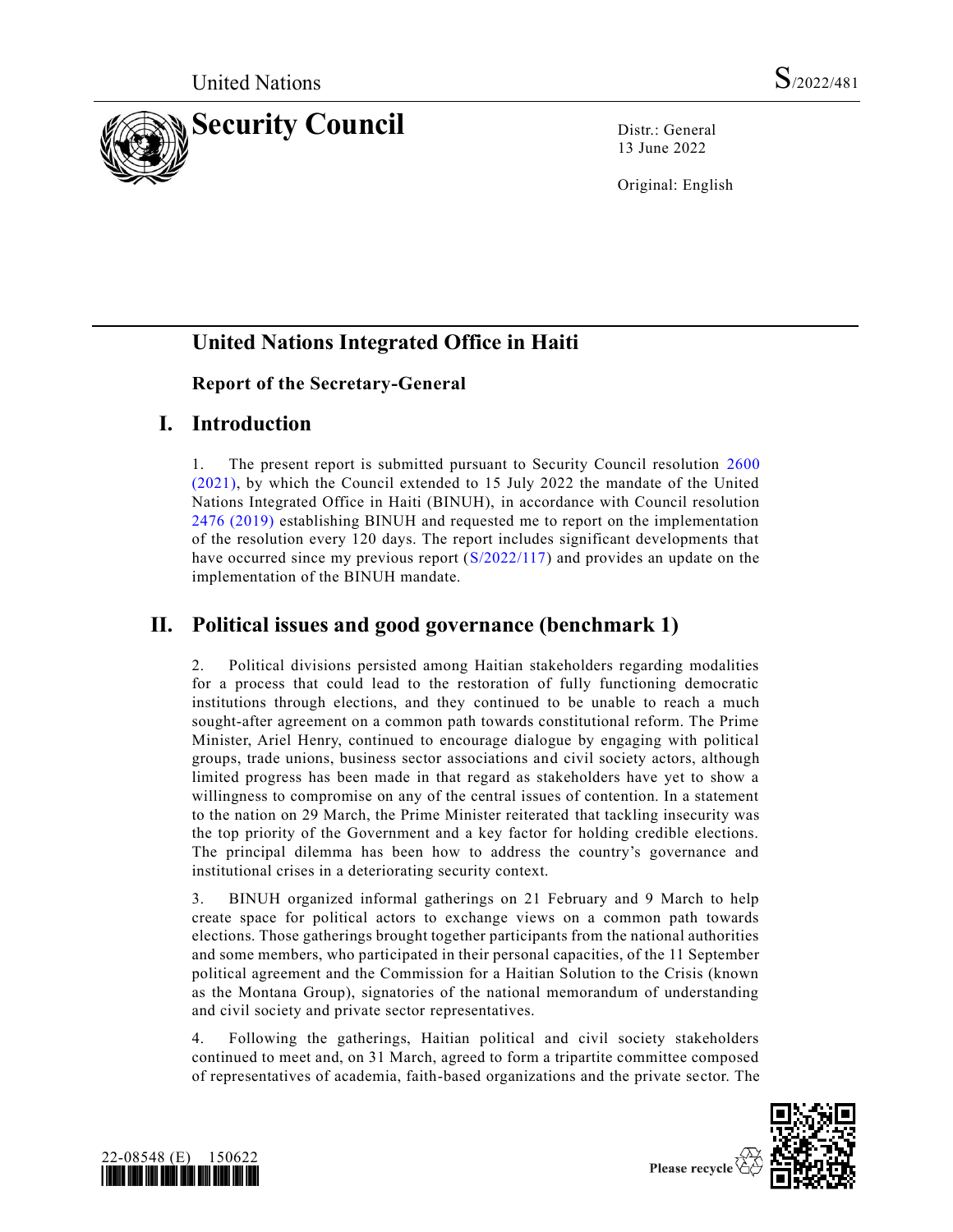tripartite committee's task is to broaden consensus towards national elections. By May, it had begun a process of nationwide consultations centred on five main themes: security, elections, constitutional reform, governance arrangements and humanitarian issues. The tripartite committee consulted with interlocutors from across various political and civil society sectors, including a coalition of former parliamentarians, representatives of the PetroCaribe Challenge initiative, Montana agreement signatories, national authorities, the 10 seated senators and non-aligned political parties. In addition, several dozen groups of community leaders, women's organizations, trade unions, regional political parties and local authorities participated in online consultations held throughout the country. The Prime Minister voiced his support for the tripartite committee and encouraged all stakeholders to work with it.

5. Simultaneously, after months of tentative and often unsuccessful contacts, the Prime Minister held a series of direct talks with the leadership of the Montana Group, which proposed new modalities for the relaunching of formal negotiations. However, numerous challenges remain and it is too early to tell whether those bilateral talks will bear fruit.

6. On 31 March, the Mission hosted a lunch with Haitian women to discuss challenges to women's participation in political life. Building on that event, on 7 April, BINUH hosted a symposium that was attended by the Minister for Women's Affairs and Rights. The symposium, which was co-organized with several women's organizations and supported by the Department of Political and Peacebuilding Affairs, capped off a series of consultations held across the country to collect gender-sensitive recommendations for addressing the current security situation. Participants highlighted the importance of community policing and suggested that key national institutions partner with civil society to mount a nationwide anti-violence campaign. They also spoke out against corruption and urged the Government to accelerate the implementation of crucial judicial sector reforms.

7. On 21 April, during a virtual meeting of the international partners of Haiti that was hosted by France, the Minister for Foreign Affairs and Religion of Haiti underscored that addressing the issue of crime and strengthening State authority throughout the country were essential conditions for holding elections. Amid the continued uncertainty about finding a strong consensus regarding a path to elections, the Prime Minister has yet to appoint new members to the country's Provisional Electoral Council, a key step in the implementation of the 11 September political agreement. However, on 1 June, the Office of the Prime Minister named an official responsible for authorizing Provisional Electoral Council expenditures, an appointment intended to facilitate the payment of salaries of electoral staff and the resumption of basic operations by the Council after months of inactivity.

8. On the regional front, the Prime Minister and several Cabinet members attended the Thirty-third Intersessional Meeting of Heads of Government of the Caribbean Community (CARICOM) in Belize on 1 and 2 March. The participants adopted a communiqué in which they expressed concern over the protracted political impasse, ongoing humanitarian crisis and mounting insecurity in Haiti, and the repercussions for the region of escalating instability. Following the meeting, the Government announced a pledge of \$45 million by the Caribbean Development Bank to assist with earthquake recovery over the period 2022–2026. On 3 June, the Prime Minister, before leaving Port-au-Prince to participate in the Ninth Summit of the Americas, held in Los Angeles from 6 to 10 June, publicly stated that he would discuss with partners the most pressing issues facing Haiti, including security. In addition, he called on all Haitians to come together around a common project in the best interest of the country.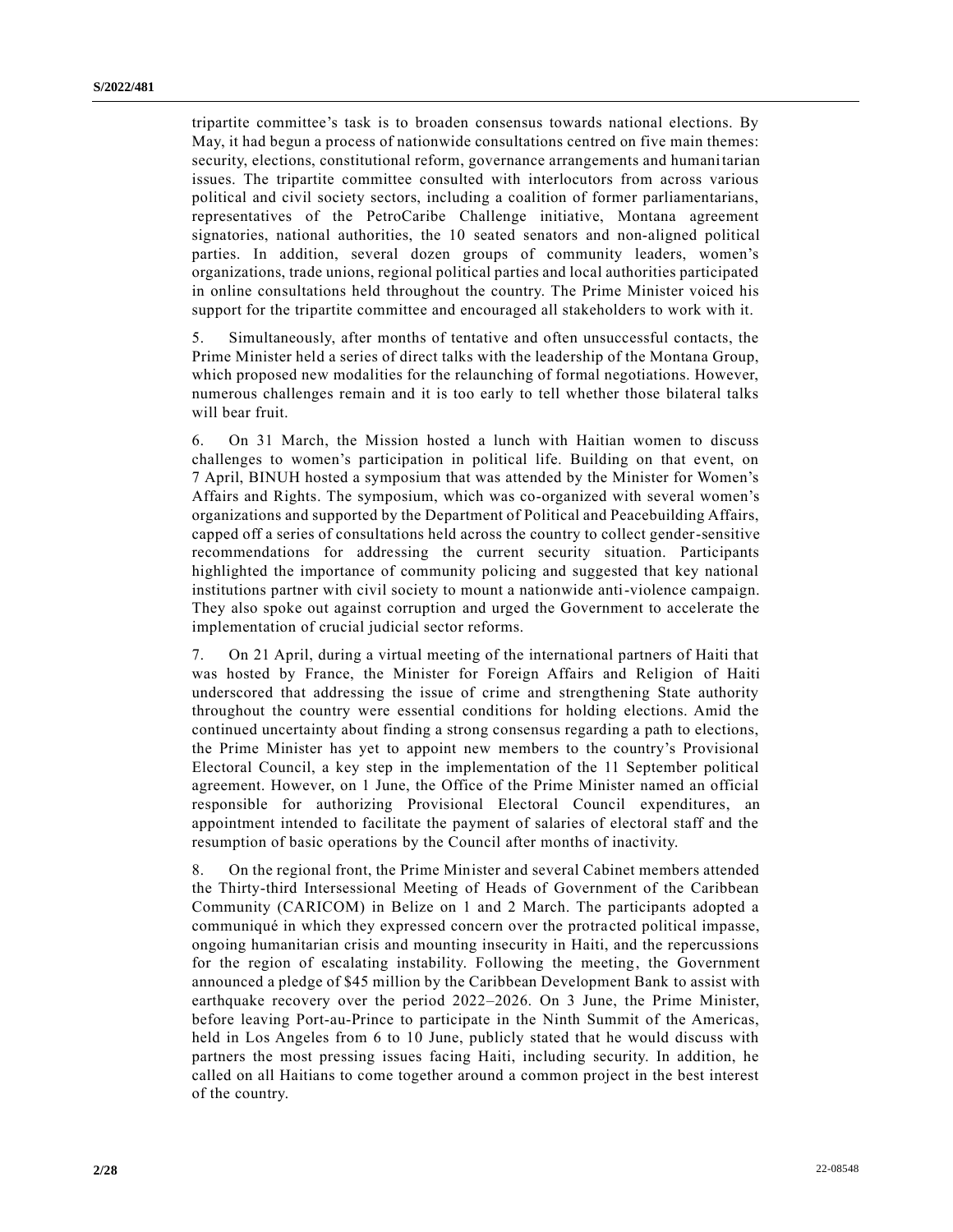### **III. Violence reduction (benchmark 2)**

9. The security situation continued to be marked by escalating gang violence, in particular kidnappings and violent killings in the Port-au-Prince metropolitan area, perpetuating a deep sense of trepidation among the city's inhabitants. Despite underreporting of kidnappings and intentional homicides, the Haitian National Police nonetheless recorded 540 kidnappings from 1 January to 31 May 2022, an increase of 36.4 per cent, compared with 396 in the last five months of 2021, while the number of intentional homicides increased by 17 per cent, from 668 in the last five months of 2021 to 782 in the first five months of 2022. Those figures have continued to grow, reaching unprecedented levels. In May alone, 198 kidnappings and 201 homicides were recorded, mostly in West Department. In one incident, two busloads of children were kidnapped on 24 May. In addition, there were three incidents in which United Nations personnel and their dependents were kidnapped and another in which one national staff was killed in crossfire between gangs.

10. The national police relaunched community policing activities in some disadvantaged areas of Port-au-Prince and, beginning in January, started daily, largescale police operations based on improved intelligence-gathering. These steps have led to the arrest of hundreds of gang members and individuals suspected of involvement in abductions, and the seizure of several hundred firearms and evidentiary material.

11. Clashes among gangs in the northern part of the Port-au-Prince metropolitan area intensified and expanded to adjacent neighbourhoods near the end of April and at the beginning of May. On 24 April, violent fighting broke out between two rival gangs for territorial control in the Croix-des-Bouquets neighbourhood of La Plaine de Cul-de-Sac, while two other gangs vied for control of the Cité Soleil commune. The clashes reflect the evolution and new dynamic of gang alliances. Maintaining a strong posture in the affected areas, the national police deployed specialized units and conducted large-scale operations to restore law and order. The violence has adversely affected business activity and residents' ability to meet their basic needs, leading to ever-worsening human rights abuses, including the recruitment of minors by armed gangs. The displacement of approximately 17,000 civilians fleeing these gangaffected areas resulted in the emergence of new camps for displaced persons near zones that relief services can access only with difficulty.

12. Residents of the Port-au-Prince neighbourhood of Martissant and the communes of Croix-des-Bouquets, Tabarre and Delmas, where crime and violence remain most evident, also continued to demand decisive action by the Government against armed gangs. The persistence of violent crime, including abductions for ransom and homicides and criminal gangs' continued blockade of national road 2 in the Martissant neighbourhood, stoked frustration in civil society, the private sector and opposition organizations. These groups organized several demonstrations during the reporting period. However, the overall number of civil unrest incidents decreased; the national police recorded 390 such incidents in the period from 1 January to 31 May, of which 349 were marked by some violence, compared with 457 such incidents in the previous reporting period.

13. To improve the security situation, the Prime Minister publicly committed to strengthening the national police and enhancing the effectiveness of anti-gang operations by improving the balance between prevention and enforcement. During a public ceremony on 14 April, the Government handed over 16 new vehicles and 200 new motorcycles to the national police to increase its operational capacity. In addition, it released additional funds for armoured vehicles, weapons and ammunition and police equipment. International donors continued to support the national police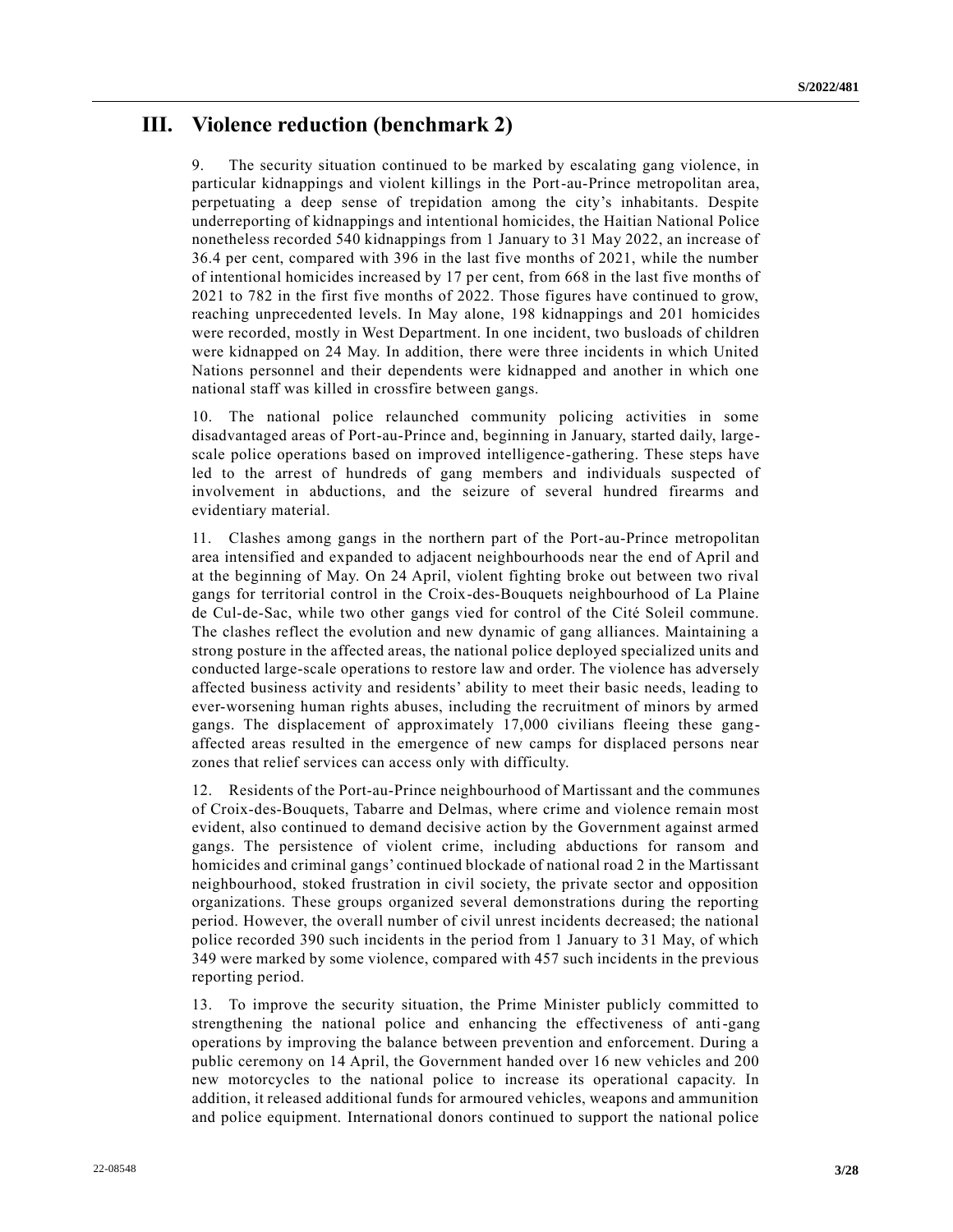through training and the provision of crime-fighting equipment. In recent months, the police have increased street checkpoints and patrols and intensified anti-gang operations to curb insecurity.

14. In view of the numerous operational, logistical and resource challenges facing the police force, the Prime Minister intensified his appeal for international support to bolster the force's operational capacity and improve working conditions for offic ers. In response to that appeal, BINUH and the United Nations Development Programme (UNDP), under the leadership of my Special Representative, held consultations with national police leadership and coordinated with external stakeholders to identify priority areas for police development. These efforts resulted in the creation of a multi-donor "basket fund" to further the professionalization of the police force and enhance its ability to prevent and fight crime, strengthen the police force's intelligence-gathering capacity and improve accountability and internal governance. The agreement covering the \$28 million project was signed on 3 June by the Prime Minister, the Minister of Justice and Public Security and the Minister of Planning and External Cooperation, my Special Representative and the UNDP Country Director. So far, \$7.8 million has been pledged in support of the project, while UNDP will contribute \$300,000. Advocacy efforts to fund the project continue through the good offices of my Special Representative.

15. On 4 May, my Special Representative hosted a working lunch with representatives of the national police high command and civil society, including members of the working group on security, to discuss ongoing security challenges and identify possible areas of collaboration in the fight against gang violence. Participants stressed the impact of crime and violence on all sectors of Haitian society, in particular communities in gang-affected areas, where a general perception of heightened public insecurity has had negative repercussions for socioeconomic activity. The session fostered conversations on potential tangible measures to support the national police, including initiatives to boost officer morale and develop local information-sharing networks.

16. The inter-institutional task force on disarmament, demobilization and reintegration and community violence reduction convened regularly at BINUH offices, with the technical and logistical support of several United Nations entities and multilateral and bilateral partners. In addition, the task force regularly organized meetings and working sessions with the national coordinator of the Office of the Prime Minister charged with leading the "whole-of-government" integrated effort on community violence reduction.

17. Progress was made on the implementation of the national action plan on weapons and ammunition management with the support of the task force, the Minister of Justice and Public Security, the Minister of the Interior and the United Nations Regional Centre for Peace, Disarmament and Development in Latin America and the Caribbean. Technical work on the Haitian draft law on weapons and ammunition is ongoing. Since February, 15 working sessions, organized in cooperation with UNDP, the Regional Centre and BINUH, have led to the revision of 7 of the draft law's 17 chapters, in order to ensure that it meets international norms and standards. Regarding the CARICOM Roadmap for Implementing the Caribbean Priority Actions on the Illicit Proliferation of Firearms and Ammunition across the Caribbean in a Sustainable Manner by 2030, the Regional Centre deployed a mission to Haiti from 10 to 21 May to help national authorities define priorities within the framework of the national action plan on weapons and ammunition management. In addition, the Regional Centre is preparing a national baseline assessment for the CARICOM Roadmap, with support from UNODC. As part of a joint UNDP-International Organization for Migration (IOM) project, it is anticipated that a plan being developed to improve the national police weapons and ammunition storage system and secure the central police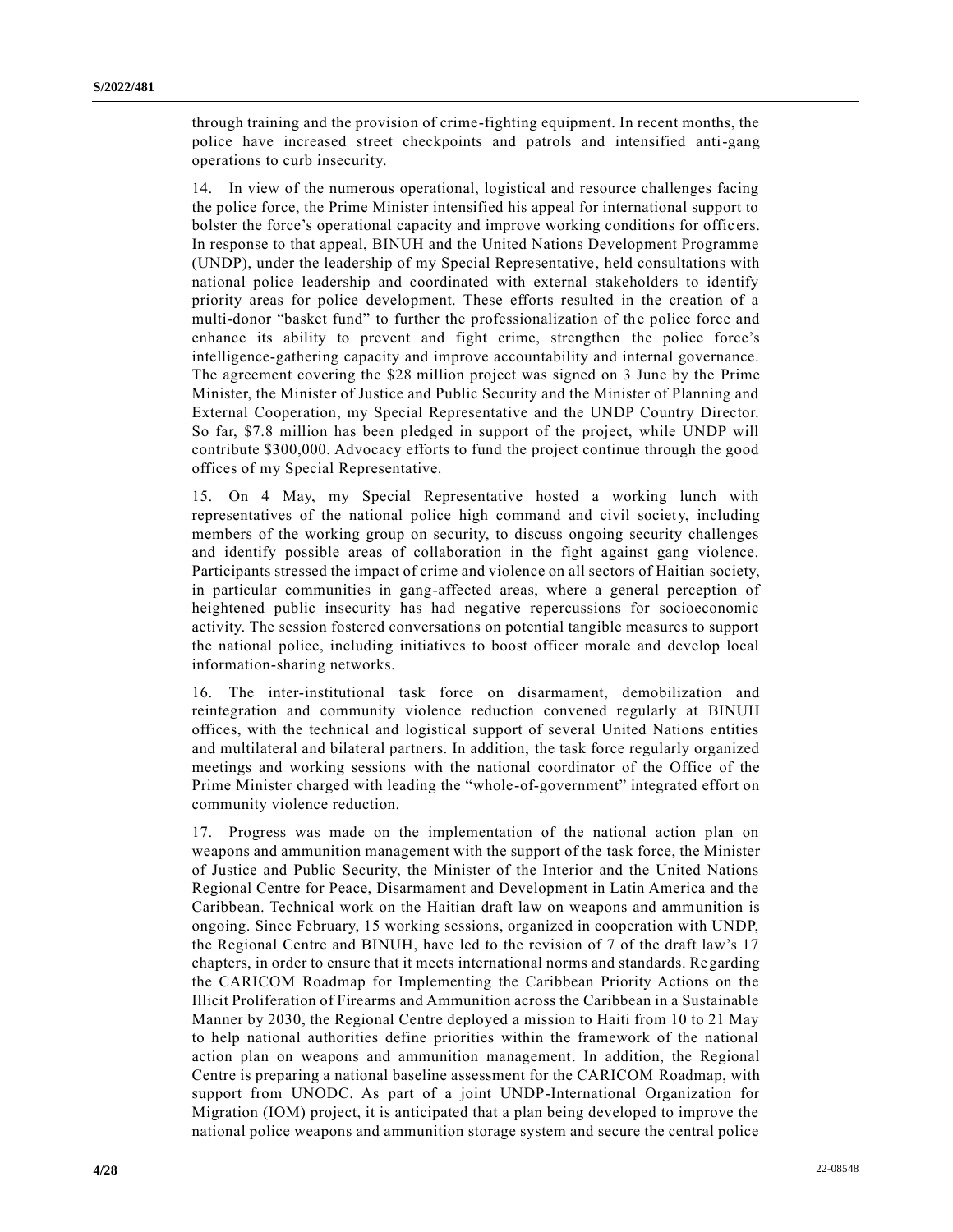armoury will be completed by July. In addition, police officers from Haiti and the Dominican Republic held two meetings in April on strengthening cooperation against illicit trafficking in firearms.

18. In support of national efforts to reduce community violence, the United Nations continued to implement projects in vulnerable neighbourhoods of Port-au-Prince. In March, BINUH conducted a midterm evaluation of a Peacebuilding Fund-supported community violence reduction project in Martissant and La Saline. The evaluation team, in the conclusions section of its report, highlighted the challenges posed by the acute deterioration of the security situation in these neighbourhoods, which has significantly undermined the project's implementation on the ground.

19. Despite these challenges, results have been achieved with regard to community violence reduction. Thanks to activities funded by the Peacebuilding Fund-supported project, the infrastructure of the La Saline national high school, which, after a three year closure, reopened in January thanks to the initiative of the Minister for Education and Vocational Training, was partially rehabilitated, allowing 1,173 students (670 girls and 503 boys) to resume their studies. Several other projects, which were completed in February, created a total of 1,905 temporary jobs (including 690 jobs for women), a greater number than the 1,700 initially planned. In addition, a cohort of 25 women started vocational training, while 156 participants (more than half of whom were women) were selected to undergo an entrepreneurship coaching programme and started the development of their business plans in May. Additional activities under the project are ongoing, including the finalization by the non-governmental organization Viva Rio of an evaluation of economic opportunities in those communities, with a view to supporting the integration of 90 youth beneficiaries into the labour market, and the creation by Entrepreneurs du Monde of 130 microenterprises with at-risk women. Initiatives aimed at fostering community dialogue and mediation are also under way as part of the same project.

20. Under the leadership of the Ministry of Social Affairs and Labour, efforts are under way to promote a more holistic, community-based approach to counter gang violence. A pilot effort in Cité Soleil is seeking to increase community outreach and deployment by the police while boosting service delivery by community-based organizations, with a view to expanding the approach to disadvantaged neighbourhoods nationwide. To that end, on 8 March, the acting Director-General of the Haitian National Police appointed a national coordinator for community policing.

21. The national police, together with the Ministry of Youth, Sports and Civic Action, the Ministry of Education and Vocational Training and Viva Rio, with the support of the United Nations Office for Project Services (UNOPS), UNDP, the United Nations Population Fund (UNFPA) and BINUH, organized a community sport event on 20 March in which a group of approximately 400 students, comprising boys and girls between the ages of 16 and 20, participated, and held a series of conferences in schools aimed at restoring trust and revitalizing dialogue mechanisms within the communities of Martissant and La Saline.

22. The Spotlight Initiative supported the training of 29 officials from Government institutions in gender-sensitive programming and budgeting, with a view to promoting greater involvement by the Government in the Initiative and reinforcing institutional capacity for protection of women and girls against violence. Furthermore, the Ministry of Women's Affairs and Rights and partner women organizations have identified three safe spaces to be rehabilitated and converted into facilities that will provide, with the support of UNFPA, psychosocial assistance and a holistic response to victims of violence.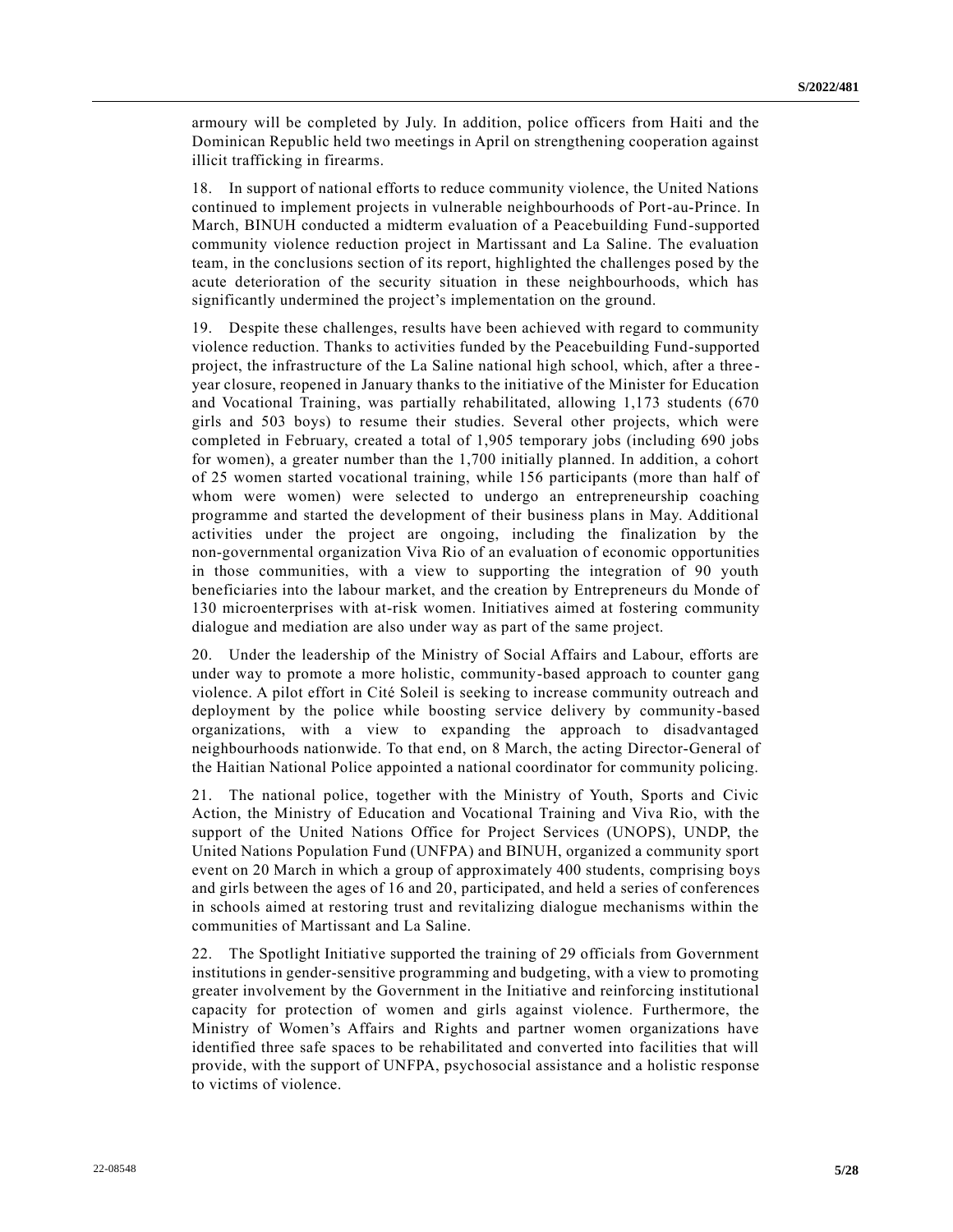## **IV. Security and the rule of law (benchmark 3)**

23. Almost one year after the assassination of the former President, Jovenel Moïse, on 7 July 2021, the investigation and prosecution of the case has stalled. Following the successive resignations of three investigating judges, a new judge was appointed in early March 2022. However, a disagreement between the fourth judge and national authorities over security measures and financial compensation reportedly caused additional delays in the investigation and prevented the judge from taking over the case before his mandate expired in late April. A fifth investigative judge was appointed on 31 May. The related investigation in the United States of America has made progress, with the extradition of a key suspect from Jamaica on 6 May, who became the third person charged in the United States in relation to the case.

24. The deteriorating security situation remained at the forefront of public debate, along with concerns about individuals displaced by gang violence. In a public petition dated 28 March, representatives from the private sector, trade unions, professional associations and civil society organizations urged the Prime Minister to promptly address public security issues. The petition's signatories presented a set of recommendations to fight insecurity, including a proposal for the Government to declare a state of emergency, urgently provide the national police and the Armed Forces of Haiti with necessary equipment and freeze the assets of individuals who allegedly support gangs.

25. The ranks of the national police continued to contract because of resignations, retirements and deaths. Of a total 15,459 registered officers, only some 12,800 we re active as at 31 May. The discrepancy stems from many desertions, health-related absences and suspensions, as well as the constant use of police officers to perform close protection duties. The police force's current attrition rate poses a significant challenge. The official police-to-population ratio has decreased to 1.28 police officers per 1,000 inhabitants, while the police-to-population ratio for active officers is only 1.06 per 1,000 inhabitants. Without sustained recruitment and training, the downward trend is expected to continue as the first wave of police officers who qualify for retirement leave the service in the coming years, further reducing the police force's staff and operational capacity. To bolster police staffing, the thirty-second class, which is made up of 749 cadets, including 188 women (25 per cent of the total number), is expected to begin its seven-month basic training course in the coming weeks. The increase in the percentage of women in the new class marks a positive step towards the goal of increasing the ratio of female police officers to 12 per cent from the current 11 per cent. The expected increase will be partly attributable to the implementation of a gender-mainstreaming project led by Canada that helped the national police conduct capacity-building sessions across all 10 departments in 2021.

26. The General Inspectorate of the Haitian National Police continued to face challenges that limited its effectiveness as an oversight body, notably a lack of resources, including human resources, for conducting inspections. Due to high rates of crime around its main premises in Port-au-Prince, some services were temporarily relocated to the main national police headquarters in Tabarre, allowing the General Inspectorate to resume holding monthly meetings with civil society organizations and rebuilding trust through regular contact with the public. The multi-donor basket fund will help strengthen national police capacity for ensuring oversight and addressing misconduct, thereby improving public confidence in the national police.

27. Steps were taken towards sustainably reducing the high pretrial detention rate, which stood at 82.81 per cent as at 1 June. Advocacy by my Special Representative resulted in the revitalization of the national strategy to address prolonged pretrial detention. The Ministry of Justice and Public Security started implementing measures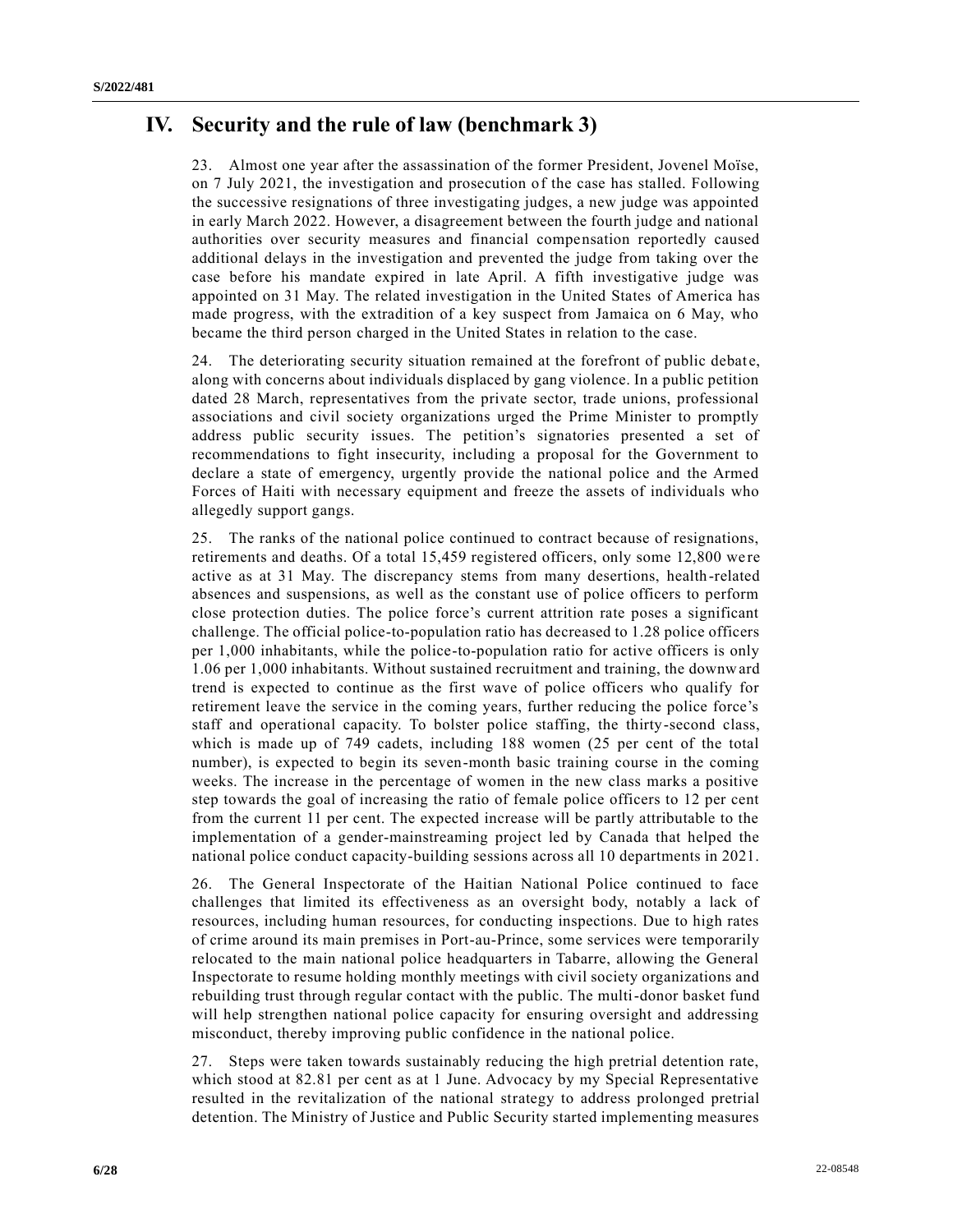to resume correctional hearings and more efficiently manage incoming prisoners. The United Nations continued to provide support in the coordination of judicial actors in Les Cayes and Croix-des-Bouquets jurisdictions through the coordination forum of judicial actors, and the Organization built and equipped a hearing room in the Les Cayes prison. The appointment of a total of 113 judges on 18 March and 1 June by the Council of Ministers increased the capacity of the courts to hear cases. However, crime levels in the vicinity of the Port-au-Prince Court of First Instance continued to present a serious threat to judicial actors and legal proceedings. Lawyers' unions and other professional organizations staged several demonstrations in April to protest what they perceived to be a lack of action on the part of national authorities to protect at-risk justice workers. Moreover, a nationwide court clerks' strike prevented courts from conducting hearings in most of the country's jurisdictions from 12 April to 25 May, when a temporary suspension of the strike was announced.

28. Against this backdrop, the United Nations continued to advocate for the timely entry into force of the new penal code and code of criminal procedure by calling for the prompt formation of a committee that would include among its membership the original drafters of those codes and other key stakeholders, in order to create conditions for the implementation of reforms that the codes will introduce and define necessary transitional measures for the codes' effective use. Such a committee was established on 2 June and given a three-month mandate to assess the codes and make recommendations on the best strategy to adopt for their implementation. This critical reform remains instrumental to efforts aimed at aligning the Haitian justice system with regional and international standards.

29. Only a quarter of the seats in the country's highest judicial body remain filled following the expiration of the terms of three Court of Cassation judges in mid-February. As a result, the Court cannot function because it is unable to constitute a quorum. The procedure for the appointment of judges laid out in the Constitution cannot be applied because the country lacks an elected President and a functioning Senate. In order to address the situation, the Government is seeking to employ an ad hoc procedure that would enable the Council of Ministers to appoint eight new judges. BINUH continued to reach out to key stakeholders, including the Superior Council of the Judiciary, to advocate for a consensual restoration of a functioning Court of Cassation through constructive and inclusive dialogue.

30. BINUH hosted a luncheon with female lawyers and magistrates on 18 April to discuss the current dysfunction of the Haitian justice system, as well as other issues affecting the independence, efficiency and ethics of judicial actors. Participants discussed tangible measures that can be taken to strengthen the judiciary, reduce pretrial detention and build the capacity of judicial personnel while highlighting the need to appoint more women in prominent judicial roles.

31. The situation continued to deteriorate in Haitian prisons as the authorities struggled, owing to insufficient funding, to provide two meals daily to prisoners. As at 1 June, the estimated overall occupancy rate of Haitian prisons was 287.77 per cent. The country's prisons held 11,531 inmates, including 405 women, 247 boys and 19 girls, of which 9,549 inmates (82.81 per cent) were awaiting trial. To address prison shortcomings and detention conditions, the acting Director-General of the national police promised additional financial support from the Ministries of Justice and Public Security and of Economy and Finance, while technical and financial partners have provided water filtering systems, sewage disposal vans and food. Overcrowding should ease slightly with the opening of a soon-to-be-completed new prison in Petit-Goâve that is projected to hold 400 inmates.

32. The United Nations system stepped up its efforts in the fight against corruption. The United Nations Office on Drugs and Crime (UNODC) conducted an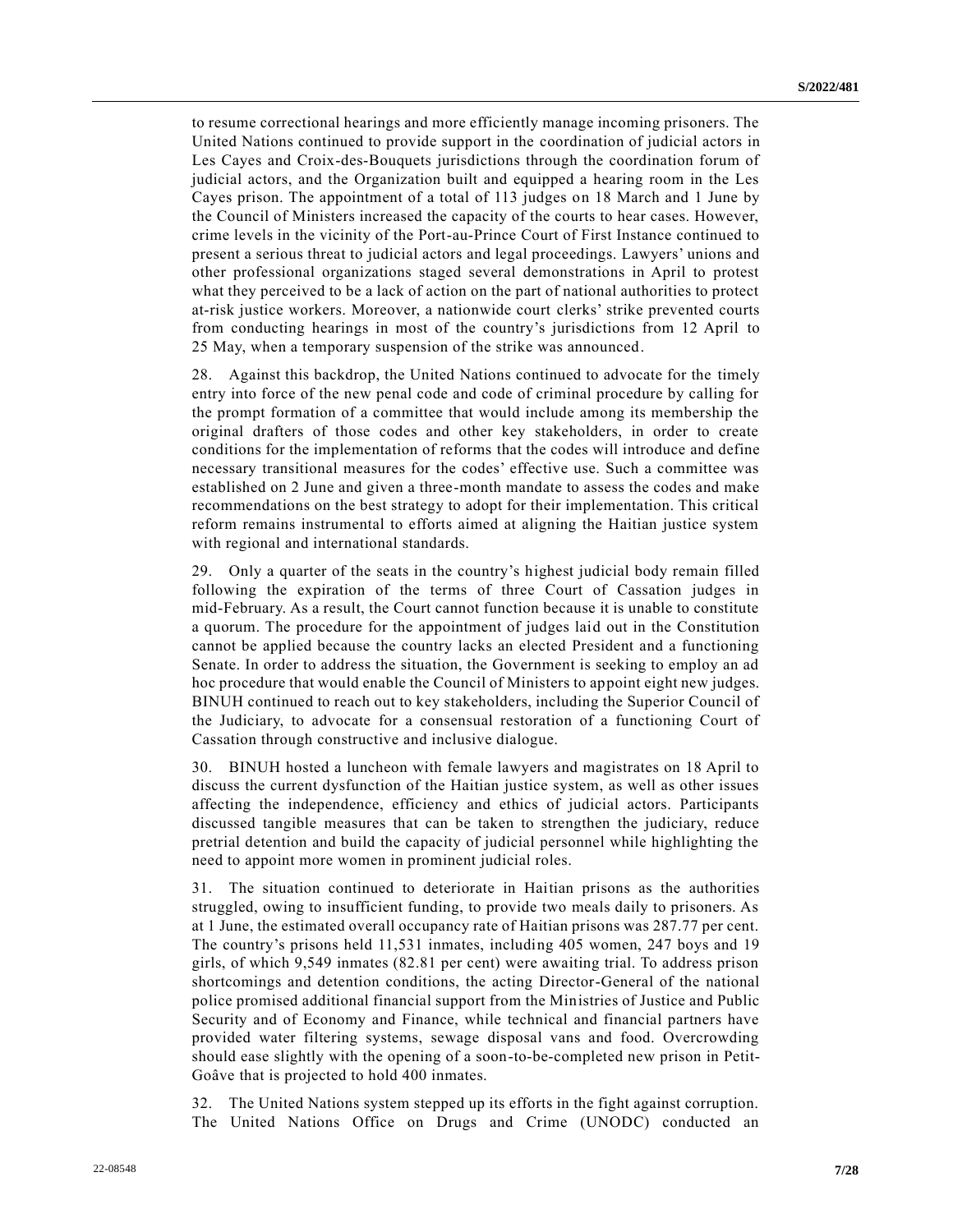interdisciplinary mission in Haiti from 20 to 26 March to assess the feasibility of launching technical programmes to help national authorities promote cross-border collaboration and combat transnational crime, corruption and drug and arms trafficking, including through the launching of the UNODC-World Customs Organization Container Control Programme in Haiti and border management programmes. The mission members met with the Prime Minister and relevant Cabinet members, representatives of the General Customs Administration, national police senior command and private sector and civil society actors.

33. All stakeholders have expressed support for the increased engagement of UNODC in the country. With funding, the Office could play a central role in bolstering efforts to control the flow of illicit firearms and drugs into Haiti, a key aspect of the fight against armed gangs, while also increasing scrutiny of import declarations, thereby potentially augmenting revenue collection. In addition, UNODC could play an important role in supporting government efforts to curtail illicit financial flows. My Special Representative continues to engage with and advocate for the programme of work of UNODC.

# **V. Human rights (benchmark 4)**

34. Armed violence perpetrated by gangs remains the main driver of human rights abuses in Haiti, in particular in the metropolitan area of Port-au-Prince and in some regional capitals. Gangs frequently carry out killings, kidnappings and acts of sexual violence to instil terror in local populations and assert or gain control ov er territories. Equally concerning is the continued infiltration of gangs into the local economy and gang-imposed restrictions on freedom of movement and access to basic social services, including health and education.

35. Kidnappings continued to be a feature of Haitian daily life and a source of revenue for gangs. While kidnappers have not spared any social group, doctors, lawyers, health-care workers, professors and human rights defenders are some of the categories most affected, while kidnapped women and girls are highly likely to be subjected to sexual and gender-based violence during their captivity. To protest against kidnapping, health-care workers, students and public transportation drivers demonstrated around the capital from 14 to 16 March. Private hospitals and clinics joined these protests by holding a work stoppage.

36. Women, girls as young as 5 and lesbian, gay, bisexual, transgender and intersex persons are particularly exposed to sexual violence, including rape and sexual slavery, although men and boys are also affected. Although comprehensive data in that regard are unavailable, information collected by BINUH indicates that, on average, 98 persons were victims of sexual violence per month between January and March 2022 in the metropolitan area of Port-au-Prince, mainly in gang-controlled areas, such as Croix-des-Bouquets, Bel-Air, La Saline and Cité Soleil. As in situations of armed violence elsewhere, sexual violence in Haiti is widely underreported because of stigma and fear of reprisal. There is a lack of sufficient medical and psychological services for victims, and the providers of such services struggle to gain access to areas where sexual violence has occurred. Furthermore, the response of the police and the judiciary to sexual violence perpetrated by gang members has been extremely weak.

37. During the reporting period, gang-controlled areas were frequently the scene of violent clashes between gangs, or between gangs and the police. On 9 and 10 February, dozens of gang members were summarily executed by rival groups in the Port-au-Prince neighbourhood of Bel-Air. In the commune of Croix-des-Bouquets, displacement and looting by a notorious gang continued to affect thousands of people, trapping residents in their homes and hindering their access to food,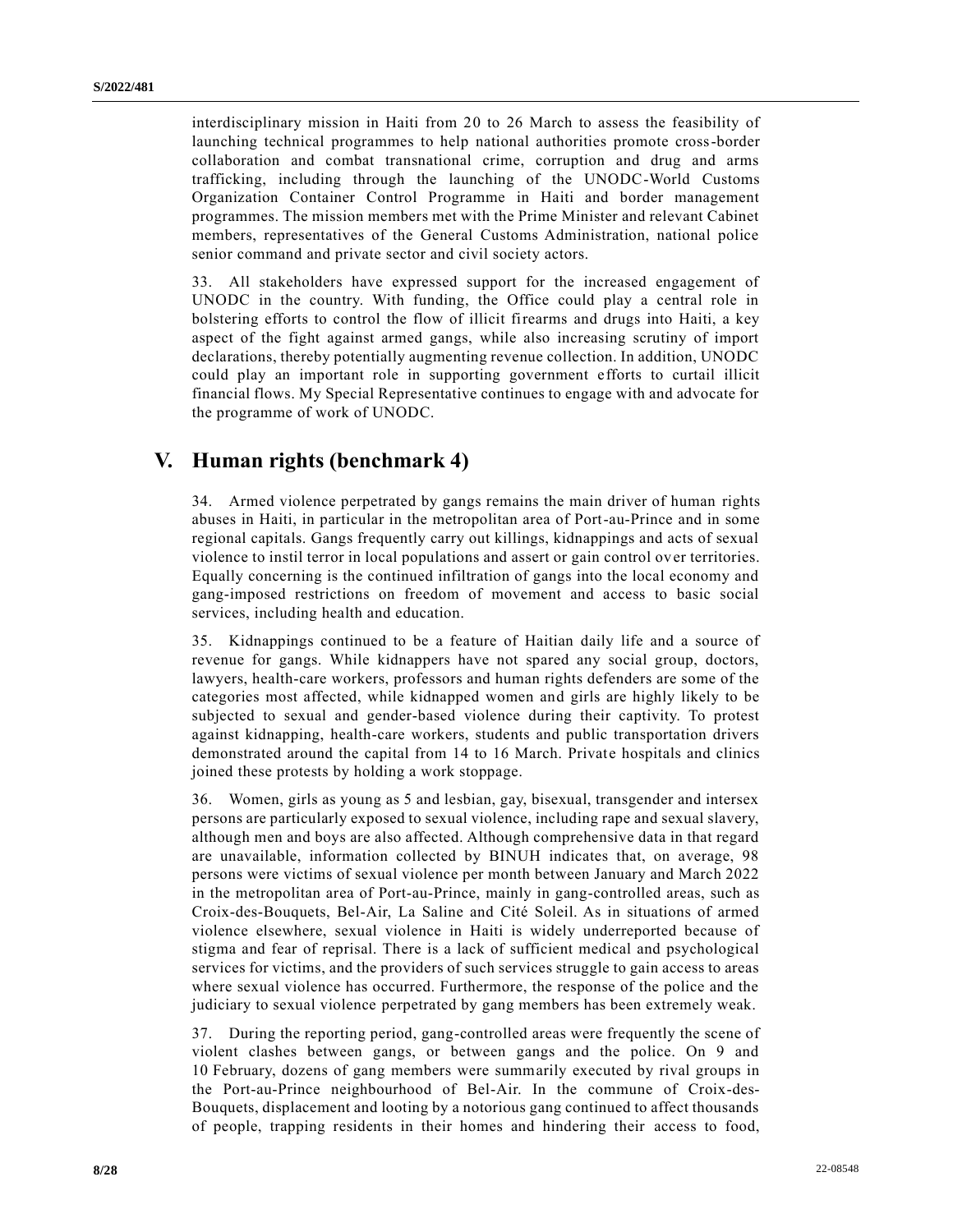drinking water and medical attention for days. Gang violence interrupted specialized emergency and paediatric services; on 1 April, Médecins sans frontières temporarily closed its Cité Soleil hospital out of fear for the safety of its personnel and patients.

38. Journalists, human rights defenders and judicial actors in particular remain at risk of violence and crime, a sign that civic space in the country continued to shrink. In that regard, the lack of accountability in such types of cases is especially concerning. For instance, no information is available on the status of the investigation into the killing on 6 January of two journalists in the Pétionville neighbourhood of Laboule 12. On 23 February, a journalist was killed during demonstrations in Portau-Prince, prompting the General Inspectorate of the national police to open an investigation into possible excessive use of force. In a letter dated 8 April, the Special Rapporteur on the promotion and protection of the right to freedom of opinion and expression and the Special Rapporteur on extrajudicial, summary or arbitrary executions urged the Government to reveal the findings of the investigation into the killing of the two journalists. The Office of the United Nations High Commissione r for Human Rights will continue to follow up on the matter with the relevant authorities. On 17 May, the United Nations High Commissioner for Human Rights issued a statement to denounce the severe impact on human rights of the surge in violence involving heavily armed gangs in Port-au-Prince. In her statement, the High Commissioner for Human Rights urged the Haitian authorities to promptly restore the rule of law and protect people from armed violence, with the support of the international community.

39. Aside from perpetrating violence, gangs continued to infiltrate the local economy through extortion, racketeering and illegal taxation. For example, the deterioration of the security situation in the Martissant section of national road 2, the only route connecting the southern part of the country to the capital, has become so acute that many drivers transport their vehicles on ferries to circumvent the area. Gang members have begun demanding \$100 from ferry owners for each vehicle transported. Not only does the current situation limit freedom of movement, it also directly impacts food security and access to goods in the capital and the country's southern regions.

40. During the first five months of 2022, a total of 126 alleged gang members were killed during police operations, representing a significant increase compared with the number killed in the last quarter of 2021. That increase can be attributed to the greater number of anti-gang operations conducted by the national police. Between 31 January and 31 May, the General Inspectorate of the police began investigations into 50 cases of human rights violations linked to either an excessive use of force or extrajudicial executions by police officers. Those investigations are ongoing. In addition, the General Inspectorate finalized its investigation into six cases from 2021 and forwarded its recommendations to the acting Director-General of the police. In February and March, the United Nations and the Bureau of International Narcotics and Law Enforcement Affairs of the United States Department of State delivered eight training sessions to new General Inspectorate investigators on human rights investigation techniques in the context of police operations in gang-controlled areas.

41. No progress was made in the investigations into the La Saline (2018) and Bel-Air (2019) massacres and the assassination of Monferrier Dorval (2020), the former head of the Port-au-Prince Bar Association. The Haitian judicial system continues to be plagued by corruption, insufficient resources and a lack of political will, all of which have helped to bring judicial proceedings to a standstill. On 8 March, BINUH met with the public prosecutor of the Court of Cassation to review the La Saline file, progress on which has stalled pending the renewal of the appointments of investigative judges or the appointment of new judges.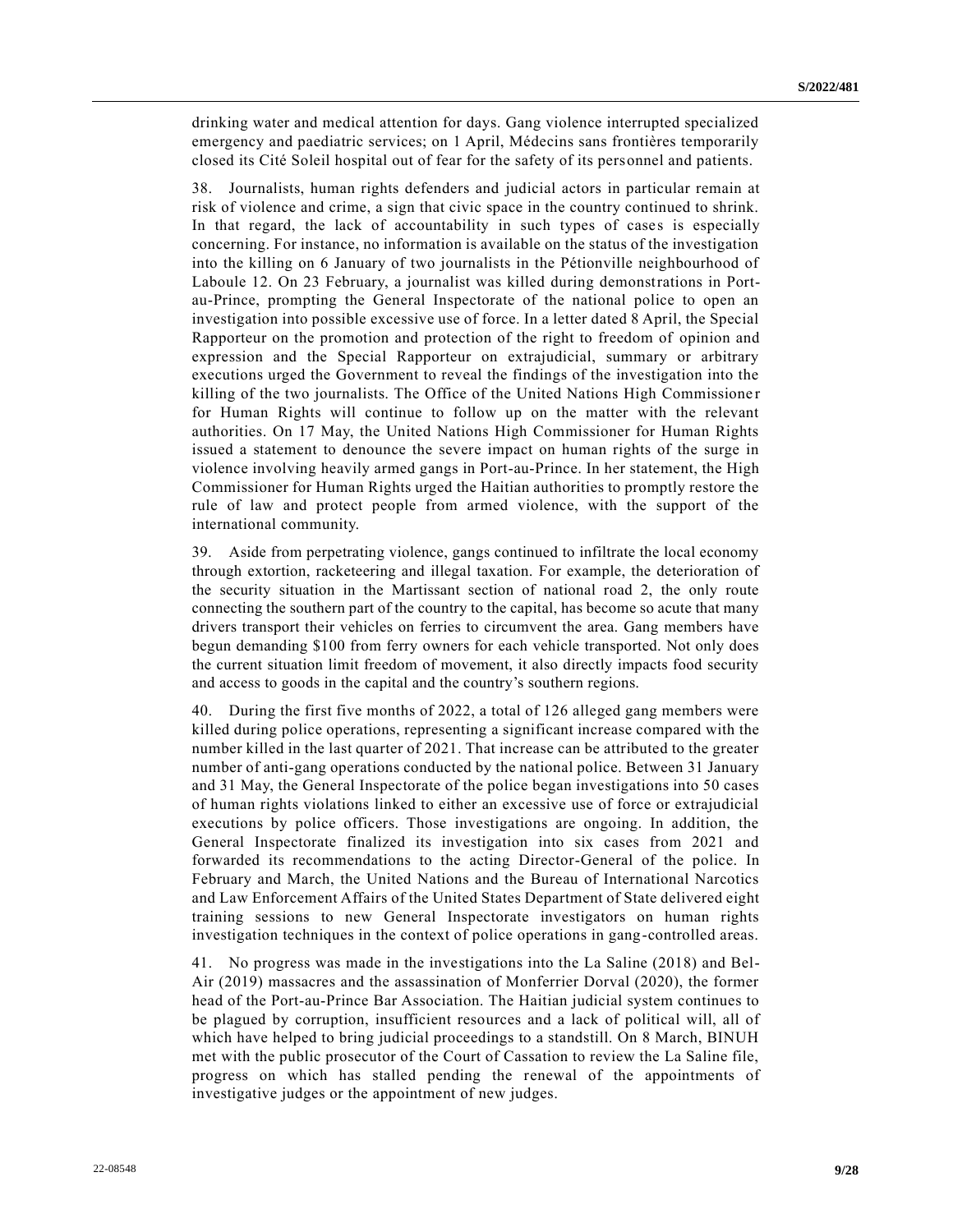42. Prisons in Haiti remain overcrowded, unsanitary and underserviced. The lack of adequate food, water, sanitary facilities, essential medicines and medical equipment adversely affects the physical and mental health of prisoners. Food shortages are particularly concerning since most deaths in prisons are related to malnutrition; 54 such deaths were documented between January and April alone. In addition, security conditions are critical owing to limited resources and personnel. As a result, inmates in some prisons can remain locked in their cells for days.

43. The challenging situation in prisons has an even more pronounced impact on vulnerable groups, including incarcerated women and youth. Former inmates have confirmed allegations of sexual assault by prison officers against female prisoners in the women's prison in Cabaret, resulting in several pregnancies. Some female prisoners are coerced into sexual activity with prison officers in exchange for certain privileges. Moreover, the state of basic service provision and the case backlog in the juvenile justice system is extremely alarming. It is estimated that more than 85 per cent of juveniles incarcerated in Haitian prisons have endured exceptionally long periods of pretrial detention.

#### **VI. Unemployment, youth and vulnerable groups (benchmark 5)**

44. The economic situation in Haiti remains difficult. Real gross domestic product (GDP) contracted by 1.8 per cent in fiscal year 2021 and is expected to grow by a modest 0.3 per cent in 2022, provided additional investments are made and reforms are implemented. Fuelled by high monetary financing of the deficit and elevated international food and commodity prices, average inflation is projected at 26.1 per cent in 2022, although a partial lifting of fuel subsidies earlier in 2022 and decreased Government monetary financing resulted in a modest decrease in monthly inflation to 1.6 per cent in March 2022. In 2021, Government revenues decreased to around 5.9 per cent of GDP, forcing the authorities to cut spending to contain the fiscal deficit, which could amount to 1.5 per cent of GDP. The special drawing rights allocation from the International Monetary Fund (IMF) provided fiscal financing relief in 2021 and supported international reserves that stabilized at around \$2.5 billion, equivalent to more than five months of projected imports. However, the gourde further depreciated against the United States dollar, losing an additional 9 per cent of its value over the past six months.

45. IMF staff are in discussions with the authorities on a possible 12-month staffmonitored programme. The proposed programme would serve as a framework to reduce inflation and increase growth, strengthen fiscal and monetary policy frameworks, continue addressing governance weaknesses and combat corruption. It would seek to launch a virtuous cycle to reduce Government fiscal dominance while making room for much-needed spending on health, education, social assistance, infrastructure and security. Advancing reforms is critical to reducing the already high levels of poverty that were exacerbated by a surge in gang-related violence during the past six months.

46. Regarding structural economic challenges, an insufficiently inclusive model of socioeconomic development has contributed to increasing economic inequalities and has undermined efforts towards sustainable development and consolidating peace in Haiti. To help build a more inclusive economic model that contributes to improved social cohesion and greater stability, the United Nations country team, under the leadership of the Deputy Special Representative of the Secretary-General, Resident Coordinator and Humanitarian Coordinator, and together with the Government, national and international donors, civil society and the private sector, initiated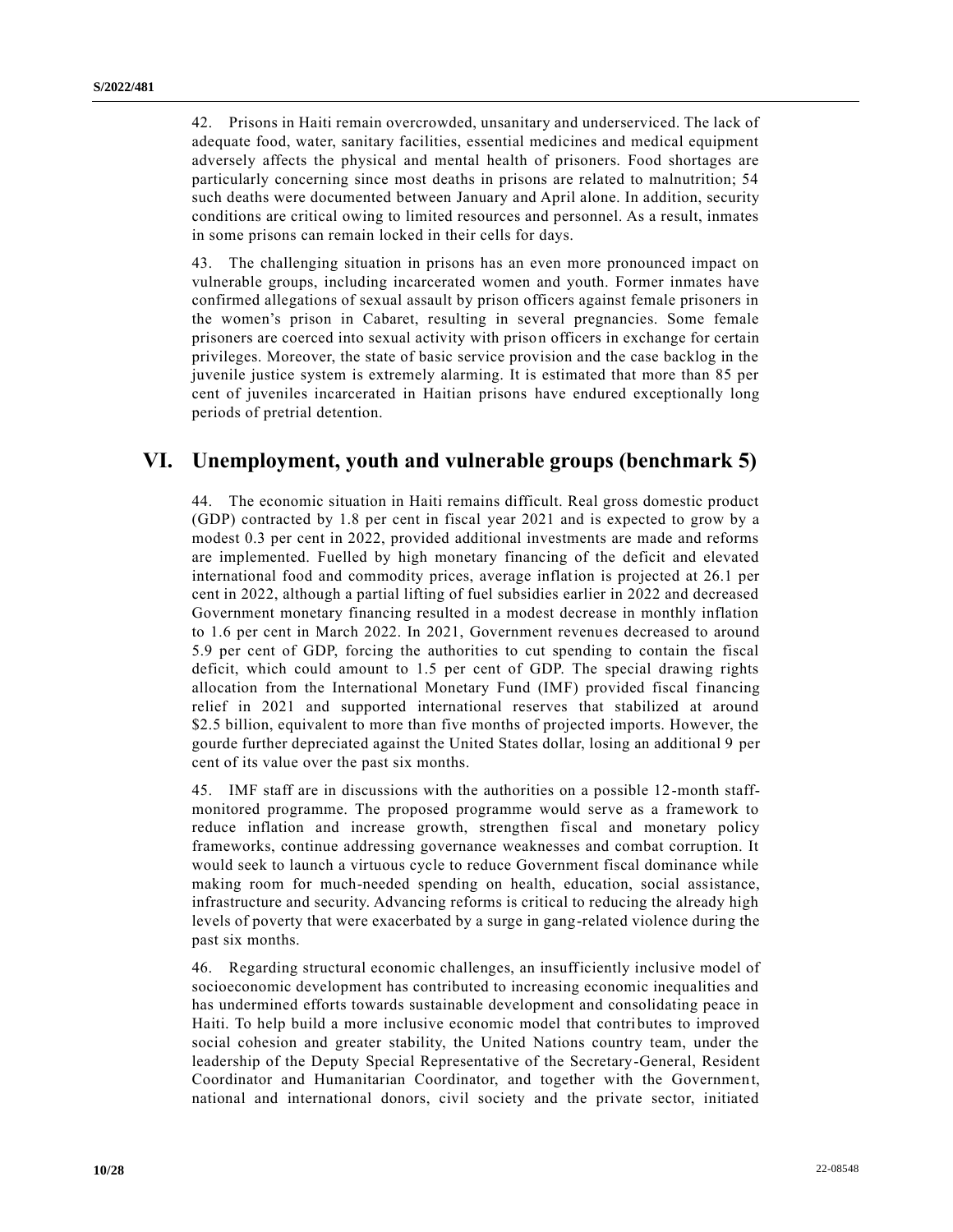consultations to analyse the development financing ecosystem against the integrated national financing framework for sustainable development.

47. The United Nations country team continued to support efforts to increase the employability of women and vulnerable young people. In April 2022, UNDP launched a digital platform in Creole focused on the four main pillars of the entrepreneurial ecosystem: information, mentoring, financing and networking. The portal [\(www.boussole.ht\)](http://www.boussole.ht/) will serve as a platform for training and creating opportunities for young people who are interested in entering the job market and building entrepreneurial capacity.

48. The United Nations continued to support national institutions with regard to improving social protection, in particular the Government task force on the operationalization of the national policy for social protection and social progress under the leadership of the Ministry of Social Affairs and Labour. In its amended budget for 2021/22, the Government allocated \$27.6 million to support the implementation of the national policy for social protection. With the assistance of the United Nations country team, the Government and civil society are jointly developing a national action plan on social protection. The plan incorporates six major themes: essential health-care packages; cash transfers to alleviate poverty; education; employment and reintegration; social care services; and institutional reforms.

49. Similarly, the United Nations country team continued to enhance the capacity of national institutions to implement integrated public policies aimed at addressing persistent development challenges. Under the overall coordination of the National Commission for Food Security, the country team supported the operationalization of the national policy for food sovereignty, food security and nutrition. In line with the policy, the Government of Haiti developed a road map for the transformation of food. In partnership with the National Coordinator for Food Security, the country team also supported the organization of a workshop on the financing and implementation of national public policies. These efforts contributed to greater coherence across humanitarian and development activities and their linkages to peace at a critical moment, following the classification of Haiti as a country of "very high concern" in the May 2022 report of the Food and Agriculture Organization of the United Nations and the World Food Programme on hunger hotspots, and more broadly to reduce the risks and vulnerabilities that fuel humanitarian crises and social inequalities.

#### **VII. Basic social service delivery and resilience (benchmark 6)**

50. In 2022, the humanitarian community in Haiti is focused on supporting 2.5 million of the country's most vulnerable people. Achieving this goal will require at least \$372.6 million to effectively implement the humanitarian response plan in close coordination with national authorities and community-based organizations. However, the plan has received less than 30 per cent of the required funds to date.

51. Development deficits, the effects of extreme natural events and deteriorating security trends continue to fuel humanitarian needs in Haiti. The worsening situation led to an increase in the number of people in need of humanitarian assistance from 4.4 million in 2021 to 4.9 million in 2022, or 43 per cent of the total population. The earthquake that occurred on 14 August 2021, which affected 800,000 people, has been a principal driver of this increase in humanitarian needs, particularly with regard to shelter and access to essential services such as health and education. On food insecurity, recent projections indicate that, from March to June 2022, a total of 4.5 million people will need urgent food assistance, including 3.18 million in the crisis phase (Integrated Food Security Phase Classification (IPC) Phase 3) and 1.32 million people in the emergency phase (IPC Phase 4) of food insecurity. To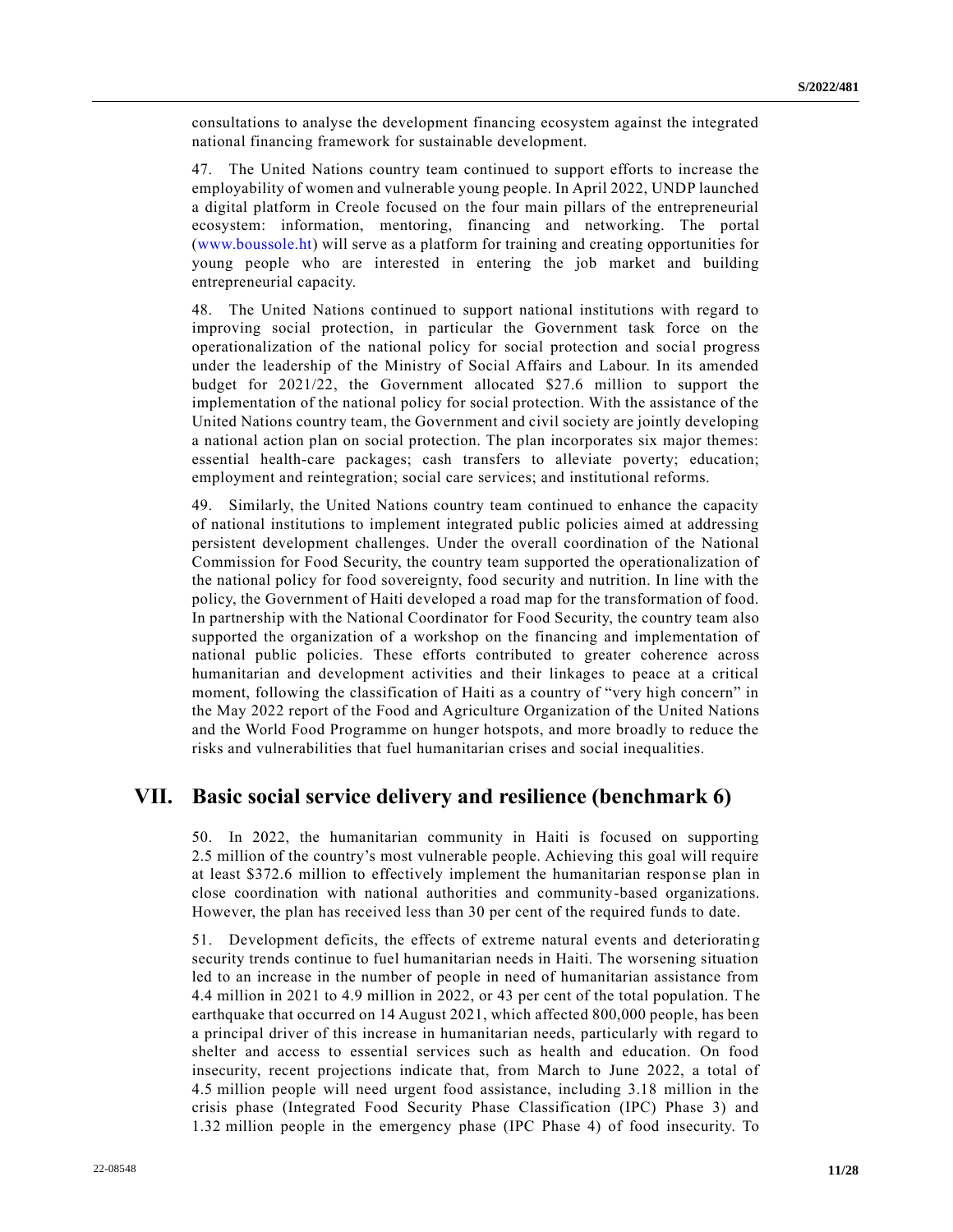alleviate food insecurity in the country, the United Nations country team has scaled up its emergency response to provide food assistance to 2 million people in 2022, up from 900,000 people in 2021.

52. The return of some 40,000 Haitian nationals and persons of Haitian descent from countries in the Americas region from September 2021 to March 2022 has exacerbated humanitarian challenges. The returnees, some of whom have never resided in Haiti, may be at risk of further internal or external displacement and of exploitation and violence owing to extreme vulnerability. Their reintegration during the current fragile climate will require considerable efforts, beyond humanitarian assistance, to strengthen social cohesion and the resilience and absorption capacity of host communities.

53. Gang violence limits access to sexual and reproductive health and gender-based violence prevention and control services. To address this, the Ministry of Public Health and Population and the Ministry of Women's Affairs and Rights have deployed mobile clinics. In support, UNFPA provided expertise in implementing integrated sexual and reproductive health and gender-based violence services in Aquin (South Department). In March 2022, awareness-raising messages on gender-based violence and reproductive health reached 493 people, 62 per cent of whom were women.

54. Natural disasters, instability in governance, gang violence and deteriorating socioeconomic conditions – including food insecurity and malnutrition – all contribute to the worsening of the humanitarian situation in Haiti. Moving away from emergency aid towards longer-term sustainable development and stability remains a priority for the United Nations in the country, with the aim of reducing vulnerabilities and multidimensional risks while strengthening community resilience.

55. To that end, State authorities and technical and financial partners, including the United Nations country team, undertook a series of efforts during the reporting period to strengthen the resilience of the Haitian population to multidimensional risks. Activities focused on improving risk awareness, strengthening prevention, enhancing coordination mechanisms and bolstering disaster responses. As an example, the Ministry of Education and Vocational Training, in agreement with the General Directorate of Civil Protection, approved the incorporation of disaster risk management issues into school curricula as a way of promoting a risk-aware culture among the population. In addition, the General Directorate of Civil Protection is currently revising national emergency plans and conducting training exercises in different areas of the country to test the population's reaction time in the event of a disaster.

56. Natural events such as flash floods (notably in the North-West Department in March) and droughts continued to undermine local livelihoods and community access to basic needs. Furthermore, deforestation in Haiti has accelerated following the 14 August 2021 earthquake, a trend observed after each major crisis in the past 20 years. To help build greater resilience to shocks, a joint project between the World Food Programme and the United Nations Environment Programme (UNEP) in the Artibonite Department will explore nature-based solutions that consider environmental risks in community resilience efforts. Another multi-agency collaboration will assess the impact of climate disruptions on security and migration in Haiti. In the southern peninsula, the national agency for protected areas completed and launched, with UNEP support, management plans for three critical marine areas in La Cahouane, Port Salut-Point l'Abacou and Île à Vache. Plans involve the joint development of ecosystem restoration and livelihood efforts with local communities to build resilience.

57. Recovery efforts continue in the southern peninsula of Haiti following the 14 August 2021 earthquake. In line with the post-disaster needs assessment for the southern peninsula of Haiti validated at the end of 2021, communal recovery plans are being developed for the nine municipalities most affected by the disaster. In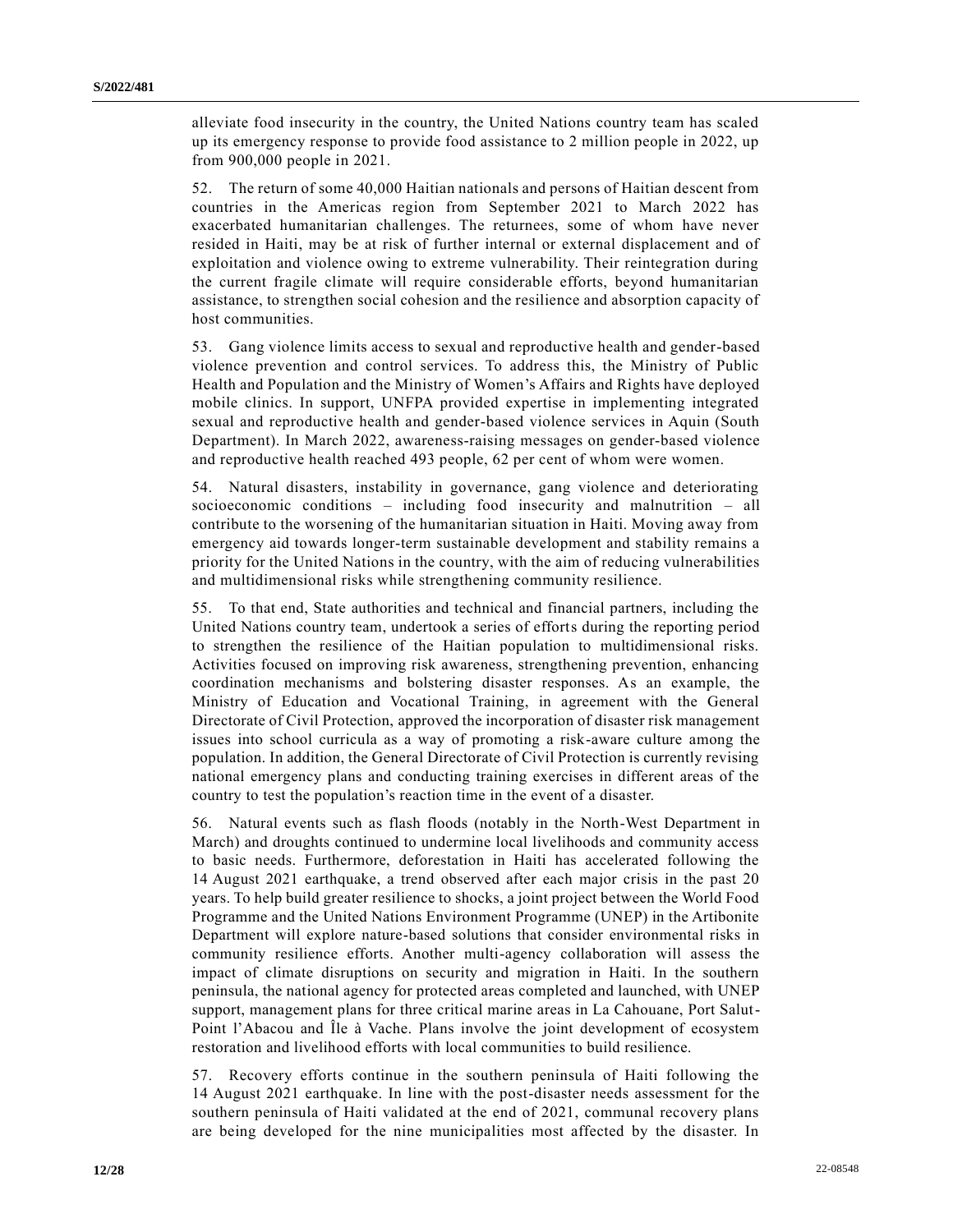addition, national authorities held a feedback workshop on the management of earthquake emergency response to identify lessons to improve the management of future disasters.

58. As part of the post-earthquake reconstruction process, the Government of Haiti, in close collaboration with the United Nations under the leadership of the Deputy Secretary-General, organized the International Event for the Financing of the Reconstruction of the Southern Peninsula of Haiti in February 2022. This event helped collect \$600 million in pledges from numerous Member States as well as international financial institutions. In addition, the Government of Haiti announced it will allocate \$100 million to the reconstruction over the next four years. To better channel funding to the reconstruction and recovery of the southern peninsula, the Government of Haiti also requested that the United Nations establish a multi-partner trust fund. To date, \$17.4 million has been pledged to this fund. Meanwhile, to address identified financial gaps, an aid effectiveness committee met on 2 June to coordinate pledges, trust fund projects and development partner actions to ensure a smooth response based on lessons learned from disaster responses in 2010 and 2016.

59. No laboratory-confirmed case of cholera has been reported in Haiti for more than three years. This major milestone was made possible thanks to the leadership of national authorities, including the Ministry of Public Health and Population and the water authority of Haiti, as well as the dedication of front-line workers throughout the country and the support of international partners. The steadfast efforts of its people have brought Haiti to the brink of becoming the first country in modern history to eliminate the transmission of cholera following a large-scale outbreak. The official declaration of the elimination of cholera is a technical process guided by the Global Task Force on Cholera Control of the World Health Organization. The Haitian authorities, with the support of the United Nations, will work with the Global Task Force to review data, revisit contingency plans, document lessons learned and ensure the efficacy and robustness of epidemiological surveillance systems.

60. More than two years after the start of the coronavirus disease (COVID-19) pandemic, Haiti has experienced five waves of COVID-19, the last three having coincided with the emergence of different variants of the virus. As at 6 June, 30,892 cases of COVID-19 and 835 deaths have been reported, while the current rates of incidence and hospitalization remain very low. Vaccination efforts continue with ample quantities of vaccines available in the country. Nevertheless, absorption rates among the population remain low owing to operational constraints and vaccine hesitancy. Currently, there are 148 active vaccination sites in Haiti; however, as at 29 May, only 1.8 per cent of the eligible population was fully vaccinated.

## **VIII. Assessment by the Secretary-General of the mandate of the United Nations Integrated Office in Haiti**

61. At the request of the Security Council, an assessment of the mandate of BINUH was conducted under the leadership of an independent expert, Mourad Wahba, who provided recommendations on the mandate of the mission, as well as on the structure of the United Nations configuration in Haiti and the resources allocated to deliver on the mandate. On 29 April, I conveyed by letter to the President of the Security Council [\(S/2022/369\)](https://undocs.org/en/S/2022/369) the findings of the assessment to the Council for its consideration. The findings concluded that Haiti was undergoing one of the most difficult periods in its history. Root causes of instability in Haiti required political solutions above all, and a United Nations special political mission remained the most appropriate and effective structure to address the core challenges in Haiti. Accordingly, the assessment indicated that a United Nations political mission remained necessary and that BINUH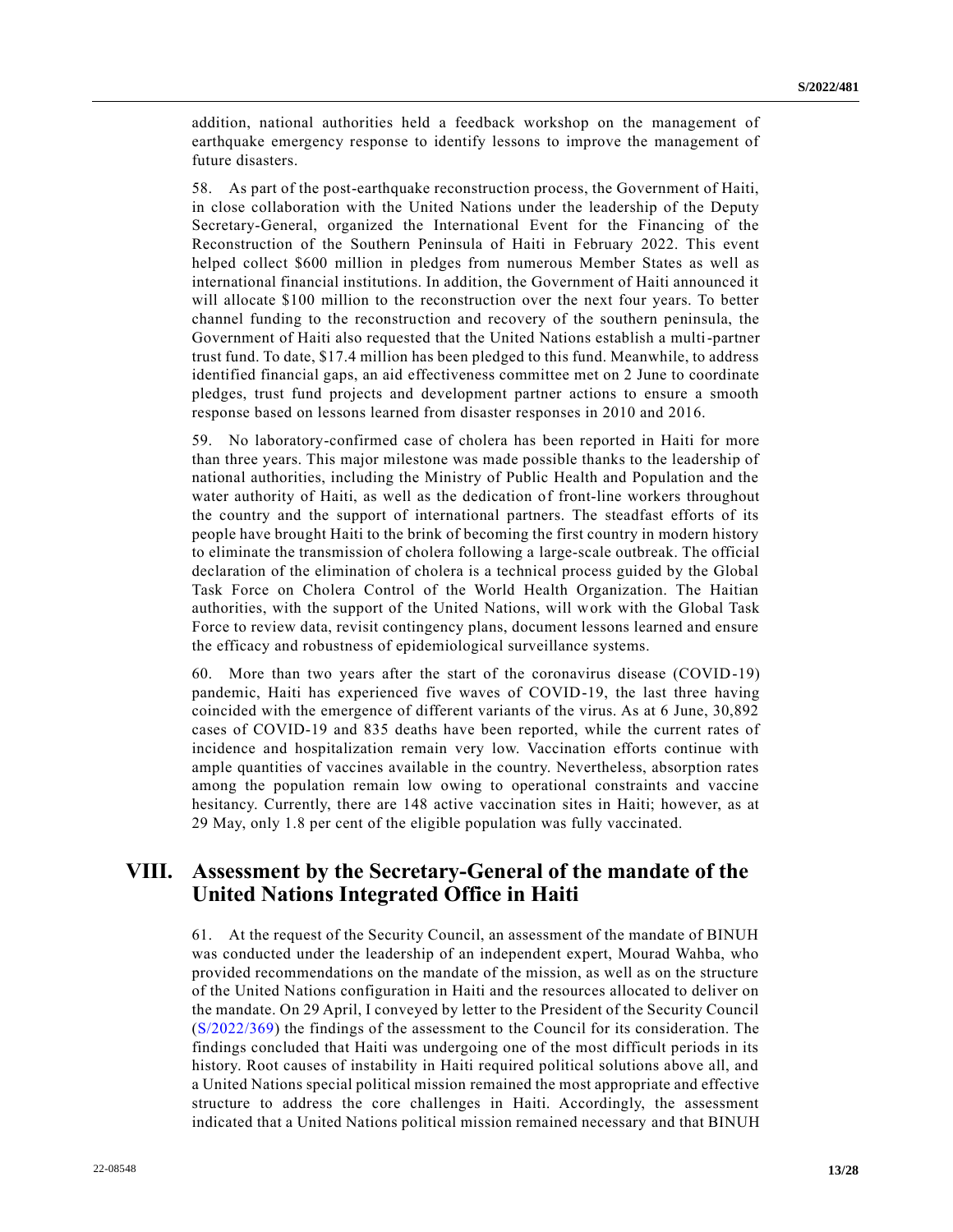should be empowered to carry on its good offices and address the root causes of instability, which are inherently political; scale up support to the police to curb armed gang violence; and enhance its outreach to all sectors of society, including communities living in areas controlled by gangs.

### **IX. Sexual exploitation and abuse**

62. During the period from 1 February to 31 May 2022, BINUH registered no new allegations of sexual exploitation and abuse involving personnel from past or present missions.

63. Under the guidance of the Deputy Special Representative, Resident Coordinator and Humanitarian Coordinator, United Nations agencies, funds and programmes continued to implement system-wide initiatives to protect against sexual exploitation and abuse, including by finalizing referral pathways for victims and developing a tollfree One UN telephone hotline that United Nations personnel and the public could call to report allegations of sexual exploitation and abuse.

64. The Senior Victims' Rights Officer continued to support UNDP in the implementation of the assistance programme for mothers and their children born of sexual exploitation and abuse by MINUSTAH personnel. The Officer also continued to support IOM in addressing the lifesaving needs of mothers and their children arising from the insecurity caused by growing gang activity in urban areas of Haiti.

65. The Senior Victims' Rights Officer also supported the efforts of the Special Representative of the Secretary-General and the Victims' Rights Advocate to advocate with Member States and within the United Nations in order to expedite the resolution of pending paternity and child support claims relating to MINUSTAH personnel. In addition, the United Nations is seeking to better understand and respond to the needs of children born of sexual abuse and exploitation. Following requests by three children, and with the cooperation of the concerned Member State, BINUH facilitated videoconferences among the mothers, children and fathers.

## **X. Observations**

66. Nearly a year after the shocking assassination of President Moïse, and two and a half years since the dissolution of Parliament, political deadlock continues to block progress with regard to the holding of elections and transitioning from a caretaker Government and inoperative legislative and judicial branches, thus preventing the restoration of fully functioning institutions and governance. Amid the current political stalemate, and given the lapses in the regular work of the electoral management body, the holding of elections by the end of 2022 seems unlikely.

67. Amid a rapidly deteriorating security situation, a stagnating economy and everworsening humanitarian conditions, it is urgent for all national stakeholders to set aside personal and partisan interests and overcome the political stalemate. They must rise to the challenge of collectively and responsibly taking the helm of a political process that is able to chart a way out of the crisis.

68. The atrocities and crimes at the hands of gangs documented in the western and northern areas of Port-au-Prince in April and May are a stark illustration of both the insecurity that has been affecting the capital for some time and the severe impact on the local population. As targeted abductions continue unabated, indiscriminately affecting all social groups, young boys are coerced into joining gangs while women and girls fall victim to sexual violence employed to terrorize and instil fear. I call on the authorities to take meaningful actions to bring the perpetrators of these heinous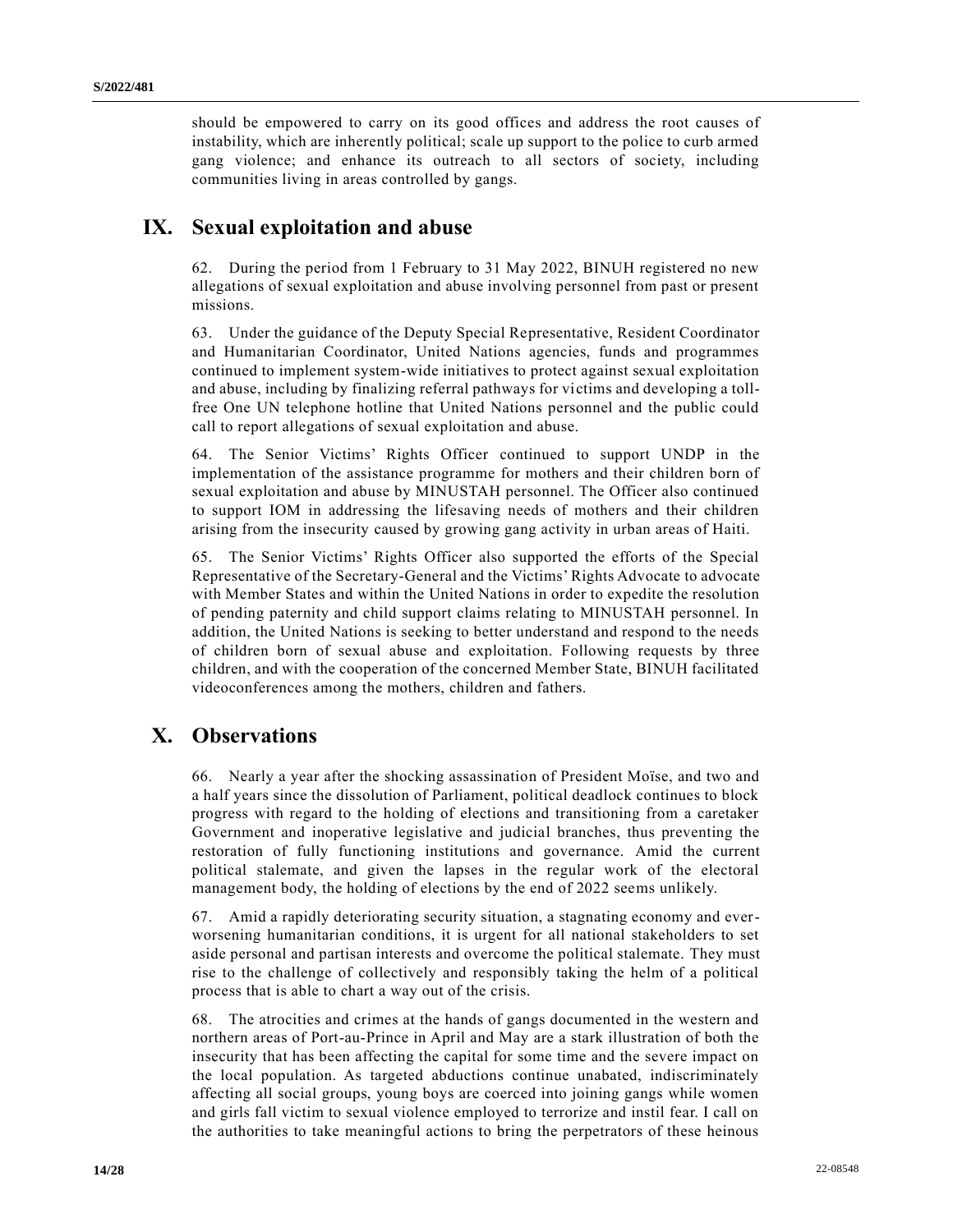abuses to justice and to support medical and psychosocial services to provide redress to survivors.

69. The recent inter-gang fighting highlights once more the significant challenges facing the Haitian National Police. BINUH will continue to work with the police to help it address the operational, logistical, hierarchical and political challenges that hinder its capacity to restore public order, disrupt gang activity and reduce urban violence. I call on Member States to contribute to the recently launched multi-donor basket fund, which complements existing bilateral programmes, as a vehicle to continue the durable development of the police as an accountable and professional institution through targeted activities while strengthening its capacities to fight criminality and armed gangs.

70. The Government's formal request for UNODC to promptly begin work in Haiti is a sign of its commitment to tackling corruption and stemming the entry and transit of illicit goods through the country. To ensure that the Office's Container Control Programme and other border management programmes are deployed in the coming months, the basket fund for police reform also offers donors an opportunity to support the establishment of UNODC in Haiti, as would direct bilateral contributions to the Office.

71. In an environment rife with impunity and corruption, the paralysis of the justice sector, including the prison administration, is devastating. It is essential that all of the country's courts resume their proper functioning, not only to advance the investigation and adjudication of the myriad of pending cases, but also to accelerate ongoing efforts to address the perennial problem of pretrial detention. While I am encouraged by the resumption of the work of the penal chain committees in several jurisdictions, it is crucial that the new penal code and the code of criminal procedure gain acceptance and enter into force as quickly as possible. Furthermore, I urge the Government to take the necessary measures to find a long-lasting solution to the prison food, water and medicine crisis.

72. The deteriorating security situation in Haiti has also led to a significant reduction in humanitarian access and a curtailing of access to essential services for a large part of the Haitian population. As a result, post-earthquake reconstruction efforts are being hampered, food insecurity and acute malnutrition rates may reach unprecedented emergency levels, population displacement is more frequent and extensive and the implementation of projects to assist vulnerable populations is becoming increasingly complicated and costly.

73. Humanitarian needs have also been exacerbated by the contraction of the Haitian economy for three consecutive years, in the wake of multiple shocks. The authorities are focusing on restoring economic stability, improving the impact of public spending and reducing central bank financing to help lower inflation. A possible agreement on an IMF staff-monitored programme could provide important support for Government efforts and help initiate a virtuous circle that could attract more official external financing, increase investment, restore growth and begin to reduce poverty.

74. The United Nations remains steadfast in its provision of support to national authorities as they seek to operationalize public policies benefiting the most vulnerable, such as the national policy for social protection and promotion, which aims at reducing economic, social and institutional inequalities; the national policy for food sovereignty, food security and nutrition; and the national plan for disaster risk reduction.

75. Continuity and focus with regard to the core mandated areas of BINUH are essential. As the assessment of its mandate indicated, the mission needs adequate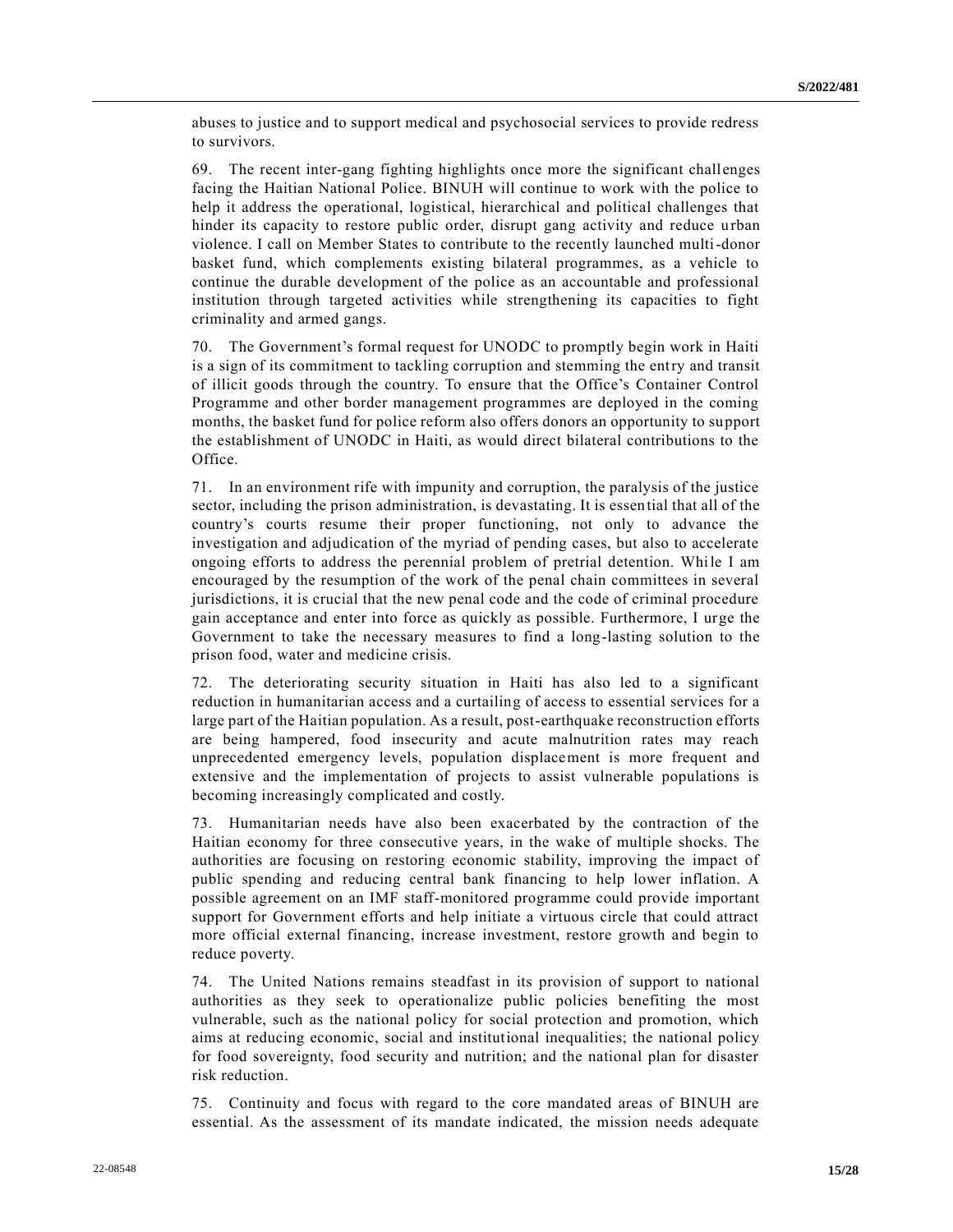resources to be fit for purpose in a difficult context and to be responsive to the growing challenges, in particular in exercising its good offices and scaling up its advisory support for national police efforts against gang violence.

76. The national police will need sustained long-term support and commitment from the international community to achieve transformational change in the security sector. This crucial shift is needed to restore State authority in the capital and beyond and to ensure that the national police functions optimally as an accountable institution nationwide. The scaling up of BINUH police advisory capacity aims at strengthening national police capabilities in a cost-effective manner. The provision of additional specialized capacities to the national police to help it address issues of transnational crime and trafficking, particularly with regard to firearms and drugs, will serve in effectively fighting criminality and gangs throughout the Haitian territory. It will be critical for the national police to both improve its vetting capacity and to strengthen its General Inspectorate in order to ensure an apolitical, ethical national police, one able to maintain the highest standards of policing. I recommend an increase in the ceiling of authorized police advisers from 30 to 42, to be complemented by the temporary deployment of experts capable of providing a superior level of policing expertise, as the circumstances warrant.

77. Drawing on the findings of the assessment, I also recommend mandating BINUH to work with UNODC and international partners to support Haitian authorities in combating growing illicit financial flows, which enable gangs to operate, undermine State authority and revenue collection, and pose a growing threat to stability.

78. Lastly, as indicated in my letter of 29 April 2022 [\(S/2022/369\)](https://undocs.org/en/S/2022/369), plans are under way to establish three new joint BINUH-United Nations country team units on information and analysis; planning, monitoring and evaluation; and security. These joint units will improve the collective impact of the United Nations through enhanced mobility, situational awareness and staff security while also bringing efficiencies through joint staffing and resourcing.

79. In this context, I recommend a 12-month extension of the mandate of BINUH.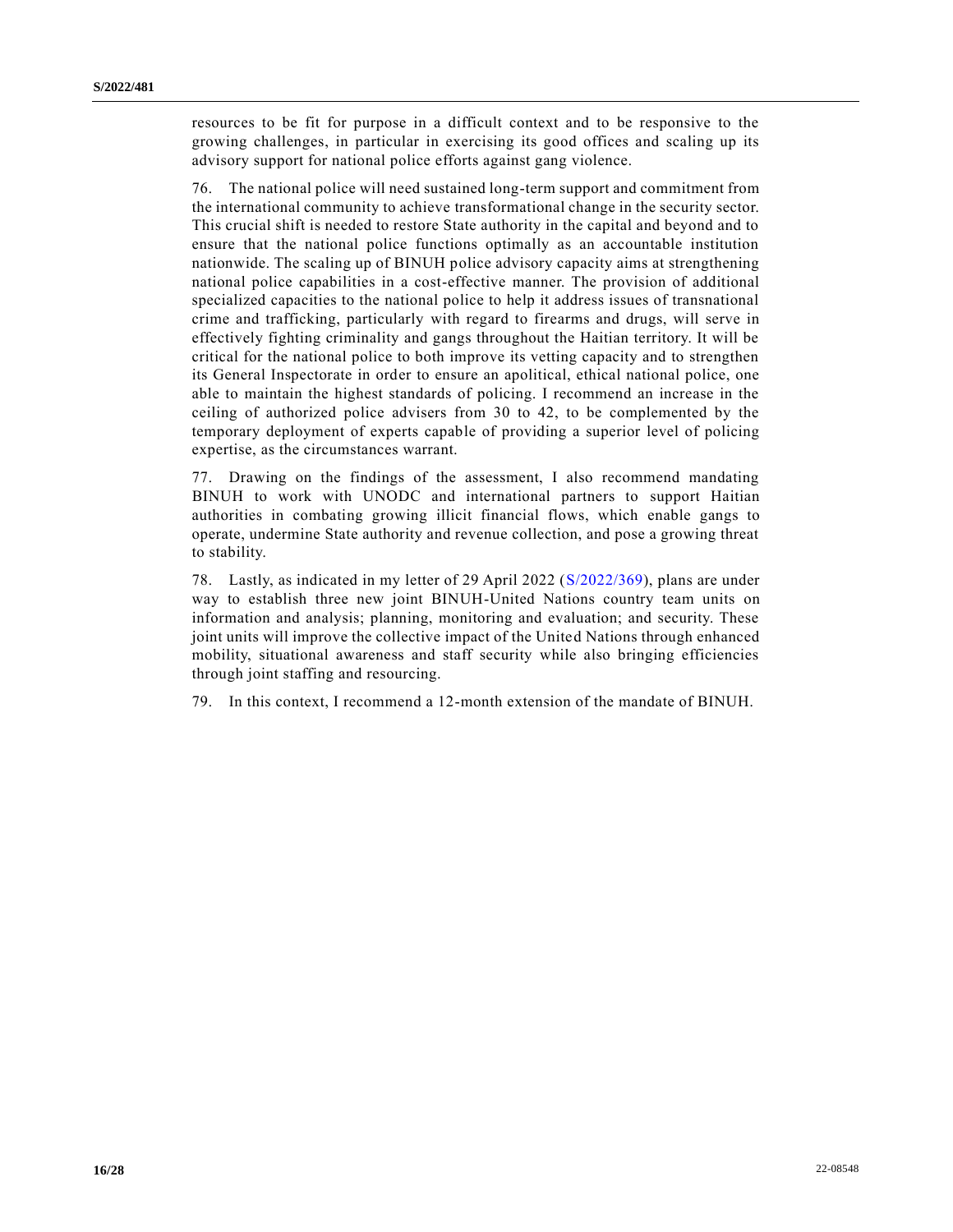### **Annex**

# **Benchmark indicators, targets and baselines**

| Symbol                                                                                                                                                  | Equivalent                                                                                                                                                                                |                                                          | Symbol                                                                                                                                                                                                  | Equivalent                                                                                                       |                                                                                                                                                                                       |       |
|---------------------------------------------------------------------------------------------------------------------------------------------------------|-------------------------------------------------------------------------------------------------------------------------------------------------------------------------------------------|----------------------------------------------------------|---------------------------------------------------------------------------------------------------------------------------------------------------------------------------------------------------------|------------------------------------------------------------------------------------------------------------------|---------------------------------------------------------------------------------------------------------------------------------------------------------------------------------------|-------|
|                                                                                                                                                         | On track to achieve target by the timeline<br>(5 targets, 14 per cent)<br>Challenges expected to achieve target by<br>the timeline but with a positive trend<br>(11 targets, 31 per cent) |                                                          |                                                                                                                                                                                                         | Challenges expected to achieve target by the<br>timeline but with a descending trend<br>(8 targets, 22 per cent) |                                                                                                                                                                                       |       |
|                                                                                                                                                         |                                                                                                                                                                                           |                                                          | No progress/not on track to achieve target by<br>timeline (5 targets, 14 per cent)                                                                                                                      |                                                                                                                  |                                                                                                                                                                                       |       |
|                                                                                                                                                         | Challenges expected to achieve target by<br>the timeline but with a stagnating trend<br>(3 targets, 8 per cent)                                                                           |                                                          |                                                                                                                                                                                                         |                                                                                                                  | No update on progress was expected during<br>the reporting period (4 targets, 11 per cent)                                                                                            |       |
| <b>Benchmark</b>                                                                                                                                        | Target                                                                                                                                                                                    | Target timeline                                          | Baseline as at December 2019<br>(if not otherwise specified)                                                                                                                                            |                                                                                                                  | Update as at 1 April 2022 (or as<br>otherwise specified)                                                                                                                              | Trend |
| 1. National<br>political and<br>socioeconomic<br>actors.<br>including civil<br>society, are<br>engaged in<br>inclusive<br>cooperation and<br>consensus- | 1.1.1. Political<br>dialogue leads to<br>consensus regarding<br>required reforms<br>and next steps,<br>including adequate<br>female<br>representation.                                    | Original:<br>December 2020<br>Adjusted:<br>December 2022 | Political actors<br>currently converge<br>over the need for<br>structural reforms<br>but lack consensus<br>on transitional<br>arrangements; no<br>comprehensive<br>dialogue process is<br>taking place. |                                                                                                                  | Political actors continue<br>dialogue efforts towards<br>finding solutions to<br>overcome the political<br>crisis, but a sufficiently<br>broad consensus has not<br>yet been reached. |       |
| building,                                                                                                                                               | $1.01 T + 11111$                                                                                                                                                                          | $\mathbf{X}$ $\mathbf{I}$ $\mathbf{A}$                   | $T1 \cap C$ is a set of $T$                                                                                                                                                                             |                                                                                                                  | 1111<br>$\mathbf{m}$ $\alpha$                                                                                                                                                         |       |

N/A The Government

capacity; the mandate of the Lower House and part of the Senate expired on 13 January 2020,

been postponed.

Constitution remains in effect. Political conditions have not allowed for progress

constitutional reform

The 1987

in recent

initiatives.

remains in an acting while parliamentary elections slated for October 2019 have The Government led by Prime Minister Ariel Henry has continued to work towards fostering dialogue by engaging with political groups, trade unions, business sector associations and civil society actors. This includes recent discussions with representatives of the Montana Group in order to seek a compromise on a way forward.

> While there is consensus on the need to reform the Constitution, an agreement on how the process should be conducted has not yet been reached. The Government continues efforts to achieve a broad consensus on how to implement constitutional reform.

resulting in improved functioning of 1.2.1. Established transitional arrangements and

1.2.2. Adoption of a

new Constitution

for Haiti.

road map.

institutions and

State

good governance.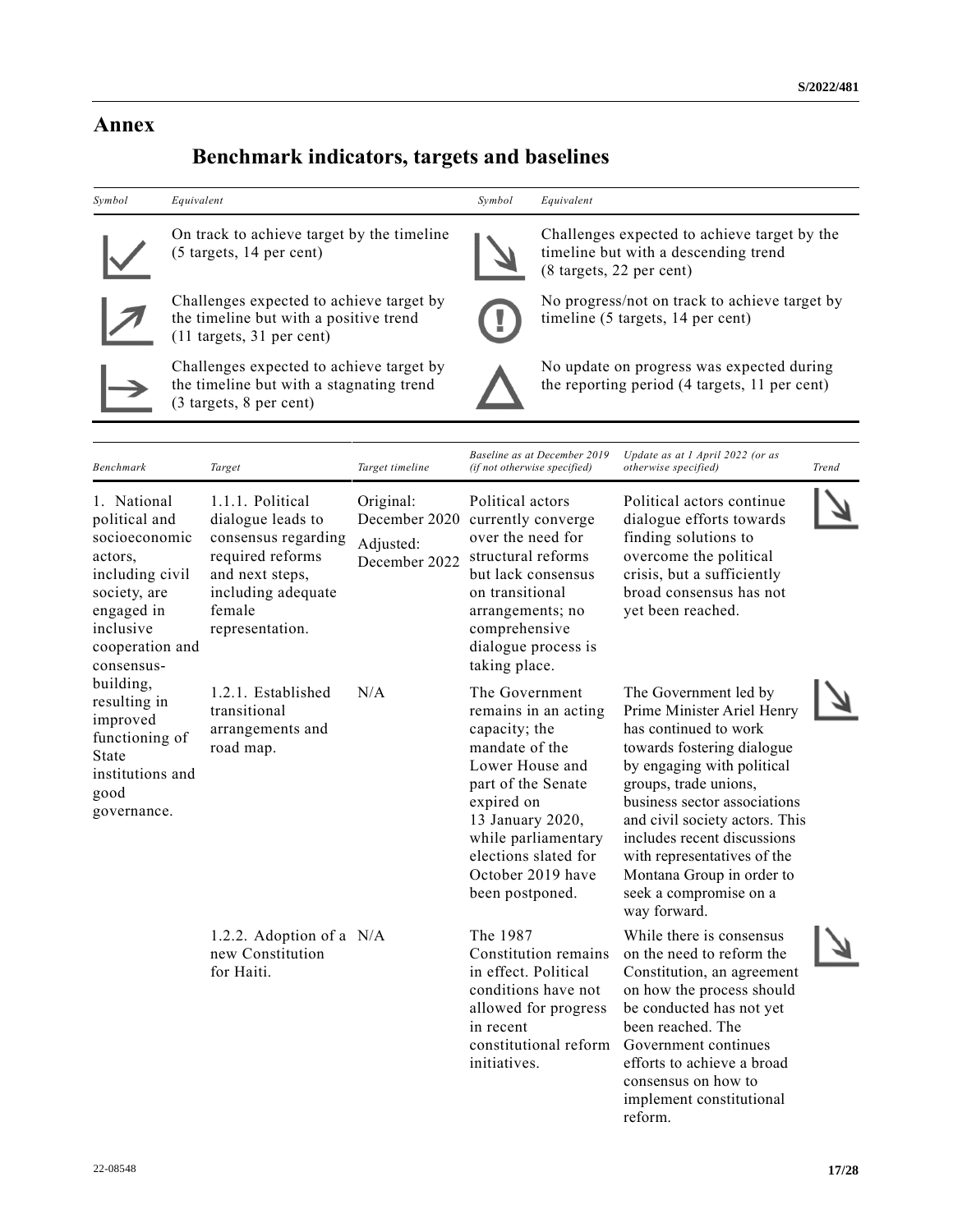| Benchmark                                                                                                                                                                                                                                                                                            | Target                                                                                                                                                                                                                                                                                                                                                                         | Target timeline                                                                                                   | Baseline as at December 2019<br>(if not otherwise specified)                                                                                                                | Update as at 1 April 2022 (or as<br>otherwise specified)                                                                                                                                                                                                                                                                                                                                                                                                                                                                                              | <b>Trend</b> |
|------------------------------------------------------------------------------------------------------------------------------------------------------------------------------------------------------------------------------------------------------------------------------------------------------|--------------------------------------------------------------------------------------------------------------------------------------------------------------------------------------------------------------------------------------------------------------------------------------------------------------------------------------------------------------------------------|-------------------------------------------------------------------------------------------------------------------|-----------------------------------------------------------------------------------------------------------------------------------------------------------------------------|-------------------------------------------------------------------------------------------------------------------------------------------------------------------------------------------------------------------------------------------------------------------------------------------------------------------------------------------------------------------------------------------------------------------------------------------------------------------------------------------------------------------------------------------------------|--------------|
|                                                                                                                                                                                                                                                                                                      | 1.3.1. Adoption of a December 2020<br>new electoral legal<br>framework that<br>preserves existing<br>provisions relating<br>to women's<br>representation.                                                                                                                                                                                                                      |                                                                                                                   | The draft electoral<br>law of November<br>2018 is pending in<br>Parliament, amid<br>plans for a new draft<br>to be developed.                                               | Despite the Government's<br>efforts to create the<br>conditions to hold overdue<br>elections, the calendar<br>remains unclear, while the<br>establishment of a new<br>electoral council and the<br>adoption of a framework<br>regulating elections<br>remain pending.                                                                                                                                                                                                                                                                                 |              |
|                                                                                                                                                                                                                                                                                                      | 1.4.1. Government<br>investment as a<br>percentage of total<br>expenses increases<br>by 5 per cent from<br>3.72 per cent in<br>2018-2019 to 3.91<br>per cent for<br>$2019/20$ , adjusted<br>for inflation.                                                                                                                                                                     | October 2020                                                                                                      | Government<br>investment was<br>3.72 per cent of total<br>expenses in 2018/19.                                                                                              | Government investment<br>dropped to 3.67 per cent<br>of total expenses for the<br>period from October 2021<br>to January 2022.                                                                                                                                                                                                                                                                                                                                                                                                                        |              |
| 2. State<br>institutions,<br>local<br>authorities,<br>community-<br>based civil<br>society, youth<br>and women's<br>organizations<br>are engaged in<br>consultation,<br>cooperation,<br>decision-<br>making<br>processes and<br>programmes<br>that reduce<br>community<br>violence, in<br>particular | 2.1.1. Adoption and<br>implementation of<br>the national<br>disarmament,<br>demobilization and<br>reintegration<br>strategy. Levels:<br>(1) national<br>disarmament,<br>demobilization and<br>reintegration<br>strategy is drafted;<br>(2) national<br>disarmament,<br>demobilization and<br>reintegration<br>strategy is adopted;<br>(3) national strategy<br>is implemented. | Strategy<br>drafted and<br>adopted by<br>December<br>2020, and<br>implementation<br>commences in<br>January 2021. | A national strategy is<br>currently being<br>drafted by the<br>National<br>Disarmament,<br>Demobilization and<br>Reintegration<br>Commission with<br>support from<br>BINUH. | The national disarmament,<br>demobilization and<br>reintegration strategy was<br>formally adopted on 5<br>July 2021. Despite the<br>political challenges in the<br>wake of the assassination<br>of the President, the work<br>of the interministerial task<br>force resumed at a<br>technical level, thanks to<br>the mission's good offices<br>and convening role. The<br>task force is currently<br>working on the drafting of<br>the national programme<br>together with BINUH,<br>United Nations agencies<br>and other international<br>partners. |              |
| associated with<br>gangs and<br>sexual and<br>gender-based<br>crimes.                                                                                                                                                                                                                                | 2.2.1. Number of<br>community violence<br>reduction and<br>disarmament,<br>demobilization and<br>reintegration<br>community-based<br>projects and<br>interventions<br>coordinated through                                                                                                                                                                                      | December 2020 None.                                                                                               |                                                                                                                                                                             | A March 2022 midterm<br>evaluation of the<br>inter-agency programme<br>involving UNDP, UNOPS,<br><b>UNFPA and BINUH</b><br>highlighted major<br>challenges in<br>implementation. A key<br>factor has been an increase<br>in conflict in targeted                                                                                                                                                                                                                                                                                                      |              |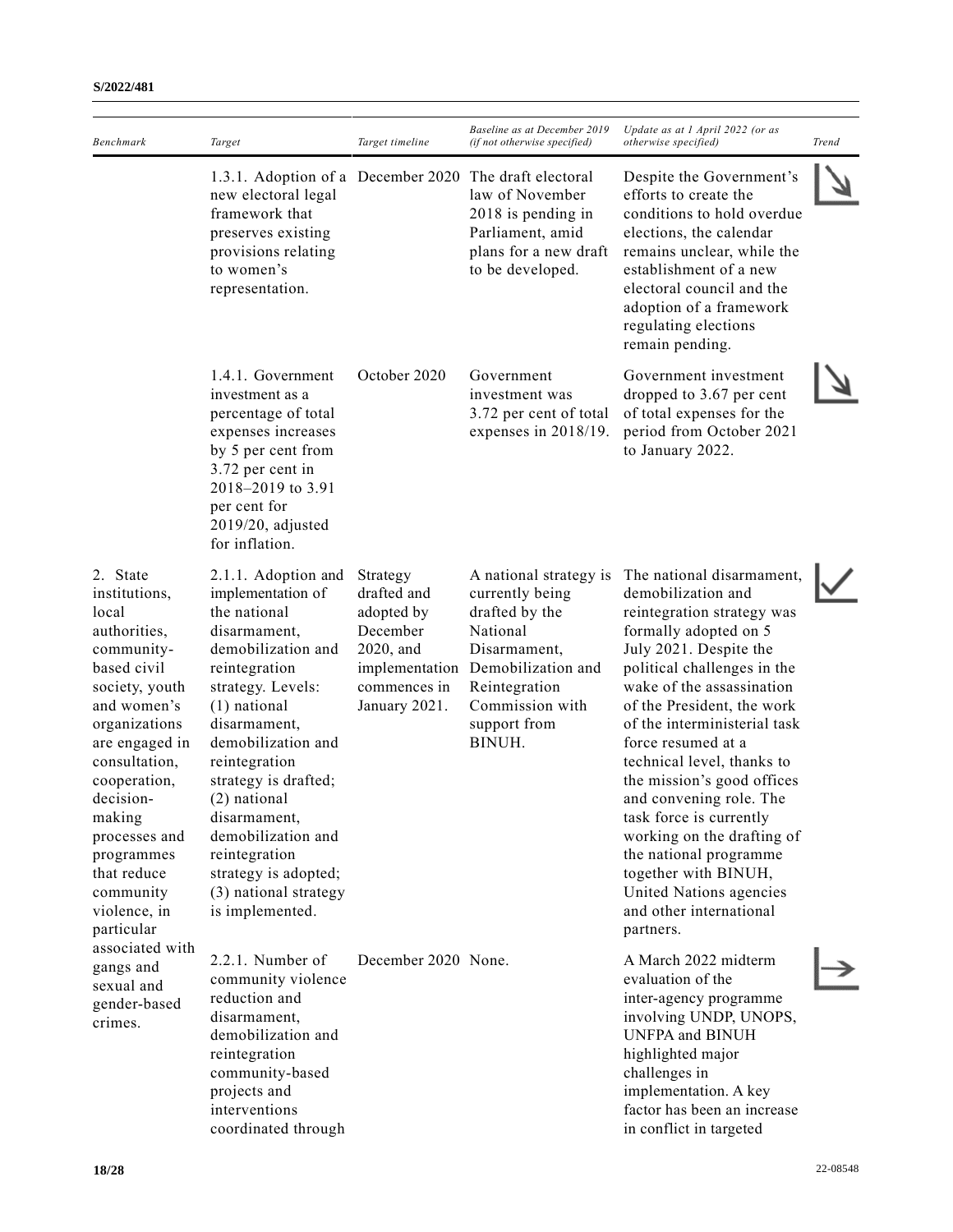| Benchmark | Target                                                                                                                                                                                                                                                                                                                                                                         | Target timeline | Baseline as at December 2019<br>(if not otherwise specified)                                                                                             | Update as at 1 April 2022 (or as<br>otherwise specified)                                                                                                                                                                                                                                                                                                                                                                                                                                                                                                                                                                                                                                                                                                     | <b>Trend</b> |
|-----------|--------------------------------------------------------------------------------------------------------------------------------------------------------------------------------------------------------------------------------------------------------------------------------------------------------------------------------------------------------------------------------|-----------------|----------------------------------------------------------------------------------------------------------------------------------------------------------|--------------------------------------------------------------------------------------------------------------------------------------------------------------------------------------------------------------------------------------------------------------------------------------------------------------------------------------------------------------------------------------------------------------------------------------------------------------------------------------------------------------------------------------------------------------------------------------------------------------------------------------------------------------------------------------------------------------------------------------------------------------|--------------|
|           | the National<br>Disarmament,<br>Demobilization and<br>Reintegration<br>Commission.                                                                                                                                                                                                                                                                                             |                 |                                                                                                                                                          | neighbourhoods, which has<br>significantly affected the<br>ability of United Nations<br>entities and their local<br>partners to operate. Despite<br>this challenging context,<br>some progress has been<br>made, including the<br>implementation of labour-<br>intensive public utility<br>works in 12 communities,<br>generating a total of 1,905<br>jobs (higher than the initial<br>target of $1,641$ ), and<br>reaching 36.2 per cent of<br>women (higher than the<br>initial target of 30 per<br>cent). In addition,<br>vocational training<br>activities targeting youth<br>and women are also<br>ongoing, and 156<br>additional participants (56<br>per cent of them women)<br>have been selected to take<br>part in coaching on<br>entrepreneurship. |              |
|           | 2.3.1. Adopt and<br>implement relevant<br>laws and<br>implementing<br>frameworks on<br>weapons and<br>ammunition<br>management.<br>Levels:<br>(1) redrafting of law<br>on ammunition and<br>weapons<br>management;<br>(2) establishment of<br>a national baseline<br>on small arms and<br>light weapons;<br>(3) adoption of law<br>on ammunition and<br>weapons<br>management. |                 | December 2021 A draft weapons and<br>ammunition<br>management law<br>passed the Senate,<br>but requires further<br>revision before it can<br>be adopted. | Following the change of<br>government in July 2021, a<br>further review of the draft<br>law on weapons and<br>ammunition is ongoing<br>with the assistance of the<br>United Nations Regional<br>Centre for Peace,<br>Disarmament and<br>Development in Latin<br>America and the<br>Caribbean, UNDP, BINUH<br>and the Government. Of a<br>total of 17 chapters, 6 have<br>been reviewed so far. In<br>addition, the Office for<br>Disarmament Affairs and<br>the Department of Peace<br>Operations have partnered<br>with the Regional Centre to<br>undertake the baseline<br>assessment study on small                                                                                                                                                       |              |

arms and light weapons, which is currently ongoing.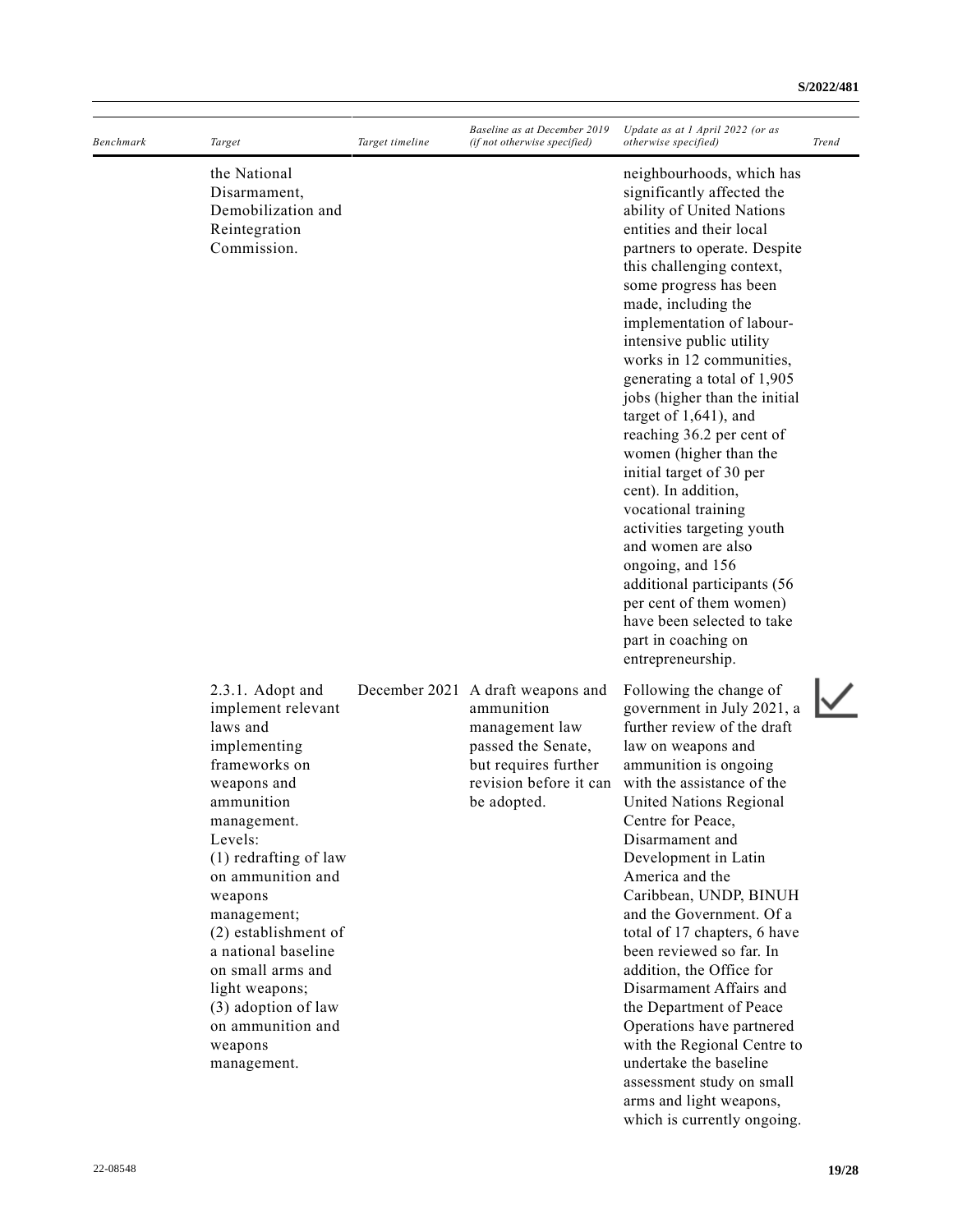| Baseline as at December 2019<br>Update as at 1 April 2022 (or as<br>Benchmark<br>Target<br>Target timeline<br><i>(if not otherwise specified)</i><br><i>otherwise specified</i> )<br>December 2021 No specific budget<br>Implementation of the<br>2.4.1. A percentage<br>of the State budget<br>has been allocated to<br>gender-based violence<br>is allocated for<br>the implementation<br>national action plan has<br>comprehensive care<br>still not received any<br>of the gender-based<br>violence national<br>specific budget allocation.<br>and protection of<br>victims of violence<br>action plan.<br>However, progress has<br>through gender-<br>been made in other aspects<br>of gender-responsive<br>responsive<br>budgeting.<br>budgeting. 30 technical<br>managers from 5 ministries<br>and institutions, including<br>the Ministry of Planning<br>and External Cooperation,<br>the Ministry of Justice and<br>Public Security, the Haitian<br>National Police, the<br>General Directorate of<br>Civil Protection and the<br>Office of the National<br>Human Rights<br>Ombudsperson, received<br>training in the principles of<br>gender-responsive<br>budgeting and the<br>integration of violence<br>against women and girls<br>concepts into finance laws.<br>Individuals were also<br>provided a methodological<br>guide and coaching support<br>to help them develop<br>gender-sensitive budget<br>proposals, including<br>allocating funding for<br>preventing and responding<br>to violence against women<br>and girls.<br>A second group of sectoral<br>ministries and State<br>institutions will benefit<br>from this capacity-<br>building in June 2022.<br>2.4.2. Proposed new Original:<br>The Senate adopted<br>To support the proposed<br>December 2021<br>several articles of the<br>legal framework for<br>new legal framework for<br>gender-based<br>gender-based violence,<br>proposed new legal<br>Adjusted:<br>framework on<br>violence is adopted<br>United Nations partners are<br>June 2022<br>violence against<br>providing technical<br>and implemented,<br>assistance to Government<br>including the<br>women and girls.<br>provision for<br>counterparts to help<br>ensuring State<br>evaluate the framework<br>funding for<br>against and develop new |  |  |              |
|-------------------------------------------------------------------------------------------------------------------------------------------------------------------------------------------------------------------------------------------------------------------------------------------------------------------------------------------------------------------------------------------------------------------------------------------------------------------------------------------------------------------------------------------------------------------------------------------------------------------------------------------------------------------------------------------------------------------------------------------------------------------------------------------------------------------------------------------------------------------------------------------------------------------------------------------------------------------------------------------------------------------------------------------------------------------------------------------------------------------------------------------------------------------------------------------------------------------------------------------------------------------------------------------------------------------------------------------------------------------------------------------------------------------------------------------------------------------------------------------------------------------------------------------------------------------------------------------------------------------------------------------------------------------------------------------------------------------------------------------------------------------------------------------------------------------------------------------------------------------------------------------------------------------------------------------------------------------------------------------------------------------------------------------------------------------------------------------------------------------------------------------------------------------------------------------------------------------------------------------------------------------------------------------------|--|--|--------------|
|                                                                                                                                                                                                                                                                                                                                                                                                                                                                                                                                                                                                                                                                                                                                                                                                                                                                                                                                                                                                                                                                                                                                                                                                                                                                                                                                                                                                                                                                                                                                                                                                                                                                                                                                                                                                                                                                                                                                                                                                                                                                                                                                                                                                                                                                                                 |  |  | <b>Trend</b> |
|                                                                                                                                                                                                                                                                                                                                                                                                                                                                                                                                                                                                                                                                                                                                                                                                                                                                                                                                                                                                                                                                                                                                                                                                                                                                                                                                                                                                                                                                                                                                                                                                                                                                                                                                                                                                                                                                                                                                                                                                                                                                                                                                                                                                                                                                                                 |  |  |              |
|                                                                                                                                                                                                                                                                                                                                                                                                                                                                                                                                                                                                                                                                                                                                                                                                                                                                                                                                                                                                                                                                                                                                                                                                                                                                                                                                                                                                                                                                                                                                                                                                                                                                                                                                                                                                                                                                                                                                                                                                                                                                                                                                                                                                                                                                                                 |  |  |              |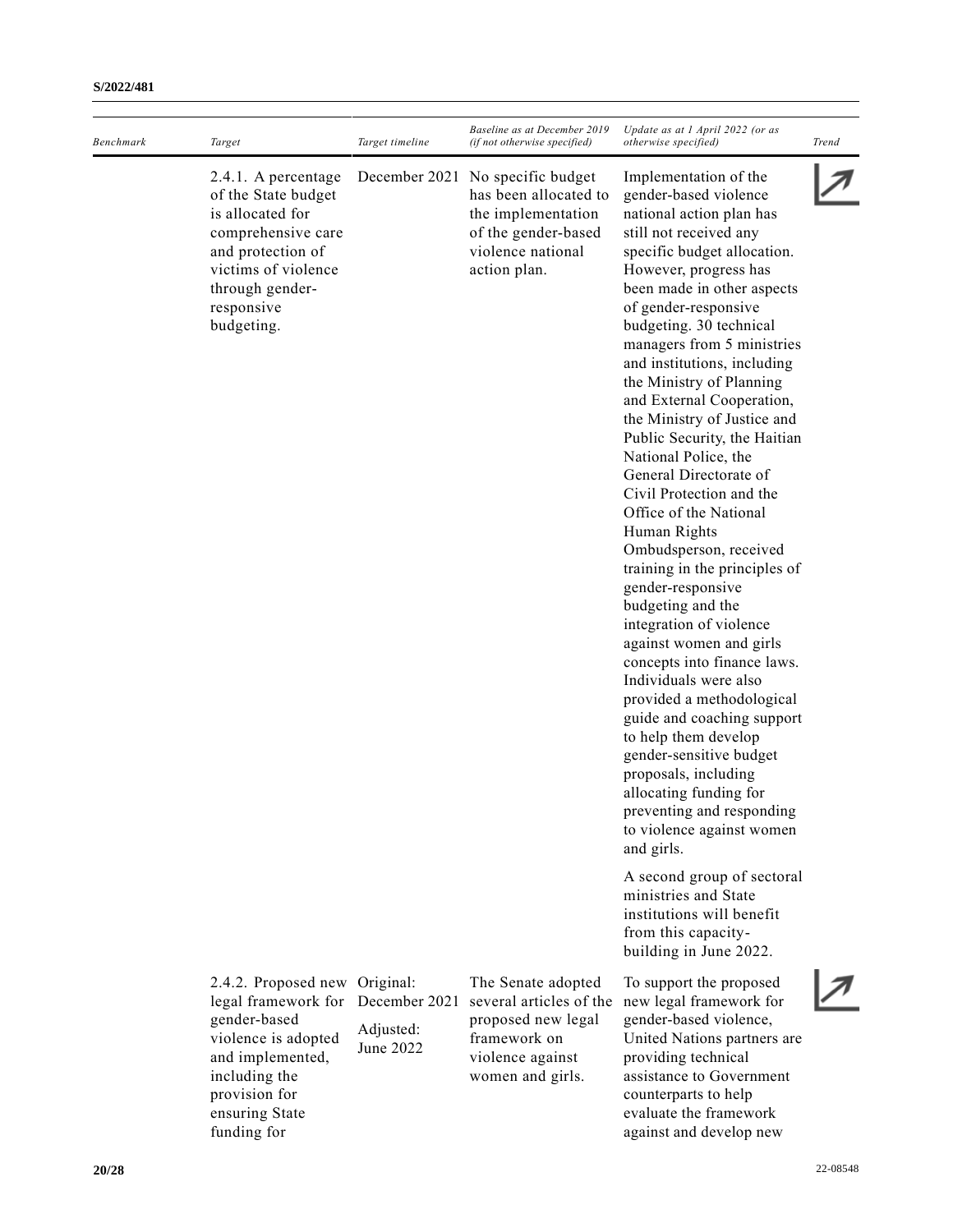| <b>Benchmark</b> | Target                                                                                                                                                                                                                  | Target timeline | Baseline as at December 2019<br>(if not otherwise specified)                                                         | Update as at 1 April 2022 (or as<br>otherwise specified)                                                                                                                                                                                                                                                                                                                                                                                                                                                                                                                                                                                                                                                                                  | Trend |
|------------------|-------------------------------------------------------------------------------------------------------------------------------------------------------------------------------------------------------------------------|-----------------|----------------------------------------------------------------------------------------------------------------------|-------------------------------------------------------------------------------------------------------------------------------------------------------------------------------------------------------------------------------------------------------------------------------------------------------------------------------------------------------------------------------------------------------------------------------------------------------------------------------------------------------------------------------------------------------------------------------------------------------------------------------------------------------------------------------------------------------------------------------------------|-------|
|                  | prevention and<br>response to gender-<br>based violence.                                                                                                                                                                |                 |                                                                                                                      | policies in line with<br>international standards for<br>the elimination of domestic<br>violence and protection of<br>marginalized groups. 30<br>senior managers from 6<br>key ministries have been<br>trained, in addition to more<br>than a dozen municipal<br>administrative managers.<br>Initiated in 2021, this work<br>is planned to continue<br>through June 2022.                                                                                                                                                                                                                                                                                                                                                                  |       |
|                  | 2.4.3. Spotlight<br>programme is<br>launched and<br>implemented.                                                                                                                                                        | June 2020       | Spotlight programme<br>was approved on<br>17 December 2019.                                                          | Phase 1 of the Spotlight<br>programme is currently<br>being implemented.<br>Among other significant<br>results, the Spotlight<br>programme has contributed<br>to strengthening the<br>capacity to provide quality<br>legal aid services of 20<br>women's rights<br>organizations and legal aid<br>service providers to<br>survivors of violence<br>against women and girls. In<br>addition, a guide on good<br>practices in legal assistance<br>to women and girl victims<br>of gender-based violence in<br>Haiti has been produced<br>for use by women's<br>organizations, while an<br>information campaign on<br>the legal aid system in<br>Haiti has reached 3,550<br>people, more than 60 per<br>cent of whom are women<br>and girls. |       |
|                  | $2.5.1.$ A 5 per cent<br>reduction of area-<br>based crime in zones<br>with decreased<br>presence of State<br>authorities and<br>identified hot spots,<br>including Cité<br>Soleil, Martissant,<br>La Saline, Croix des |                 | December 2020 December 2019:<br>Cité Soleil<br>9 incidents<br>Martissant<br>10 incidents<br>La Saline<br>3 incidents | BINUH no longer has the<br>capacity to monitor this<br>indicator.                                                                                                                                                                                                                                                                                                                                                                                                                                                                                                                                                                                                                                                                         |       |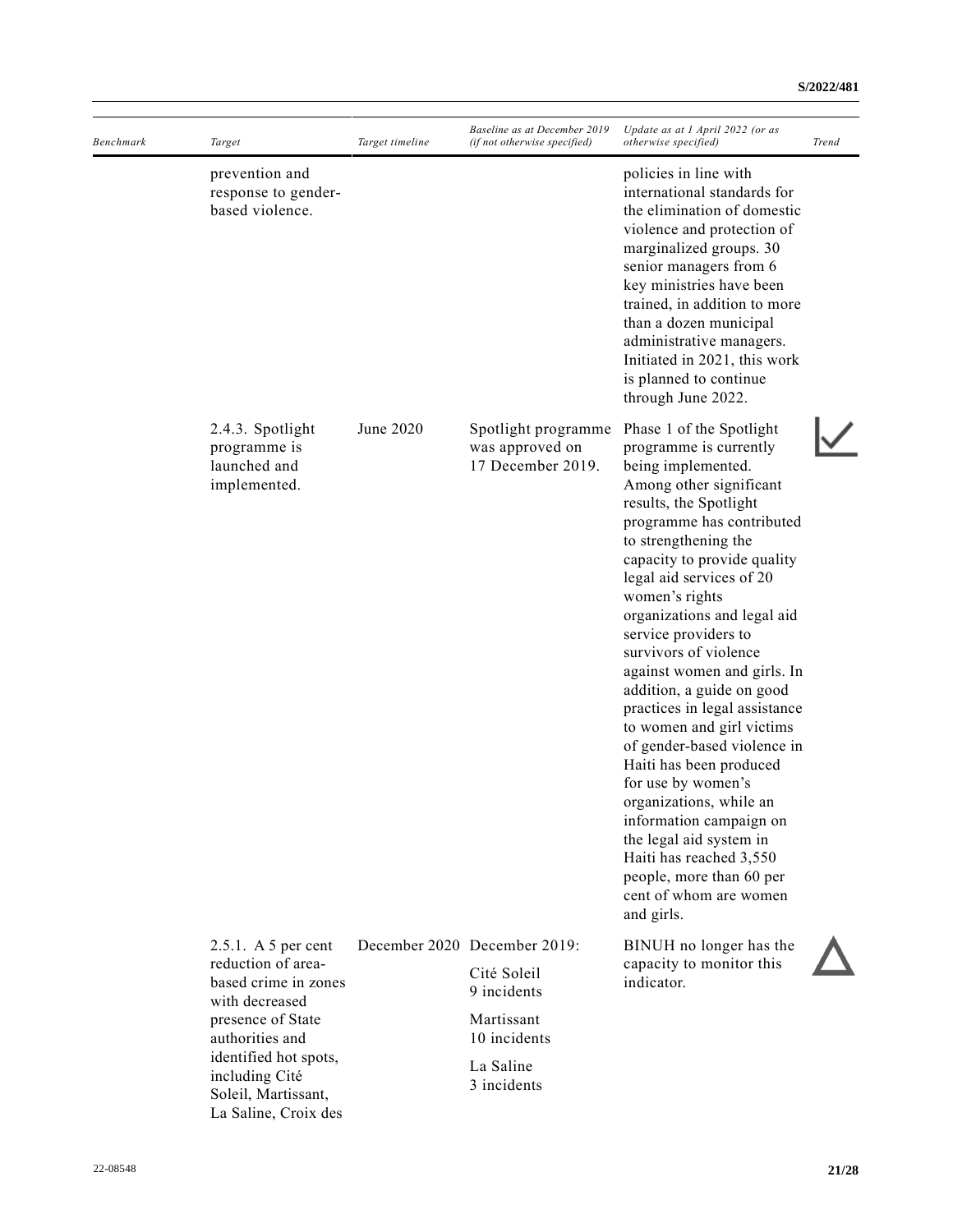| Benchmark                                                                                                                                       | Target                                                                                                                                                | Target timeline | Baseline as at December 2019<br>(if not otherwise specified)                                                                            | Update as at 1 April 2022 (or as<br>otherwise specified)                                                                                                                                                                                                                                                                                                     | Trend |
|-------------------------------------------------------------------------------------------------------------------------------------------------|-------------------------------------------------------------------------------------------------------------------------------------------------------|-----------------|-----------------------------------------------------------------------------------------------------------------------------------------|--------------------------------------------------------------------------------------------------------------------------------------------------------------------------------------------------------------------------------------------------------------------------------------------------------------------------------------------------------------|-------|
|                                                                                                                                                 | Bouquets and Bel-<br>Air as pilot areas.                                                                                                              |                 | Croix des Bouquets<br>24 incidents                                                                                                      |                                                                                                                                                                                                                                                                                                                                                              |       |
|                                                                                                                                                 | Target:                                                                                                                                               |                 | Bel-Air                                                                                                                                 |                                                                                                                                                                                                                                                                                                                                                              |       |
|                                                                                                                                                 | Cité Soleil<br>8.55 incidents per<br>month                                                                                                            |                 | 4 incidents                                                                                                                             |                                                                                                                                                                                                                                                                                                                                                              |       |
|                                                                                                                                                 | Martissant<br>9.5 incidents per<br>month                                                                                                              |                 |                                                                                                                                         |                                                                                                                                                                                                                                                                                                                                                              |       |
|                                                                                                                                                 | La Saline<br>2.85 incidents per<br>month                                                                                                              |                 |                                                                                                                                         |                                                                                                                                                                                                                                                                                                                                                              |       |
|                                                                                                                                                 | Croix des Bouquets<br>22.8 incidents per<br>month                                                                                                     |                 |                                                                                                                                         |                                                                                                                                                                                                                                                                                                                                                              |       |
|                                                                                                                                                 | Bel-Air<br>3.8 incidents per<br>month                                                                                                                 |                 |                                                                                                                                         |                                                                                                                                                                                                                                                                                                                                                              |       |
| police,<br>corrections<br>services, justice to the national<br>and<br>anti-corruption<br>institutions<br>operate under<br>improved legal<br>and | 3. The national 3.1.1. At least 7 per December 2020 6.6 per cent of the<br>cent of the national<br>budget is allocated<br>police each fiscal<br>year. |                 | national budget is<br>allocated to the<br>national police,<br>which has been the<br>same since 2017.                                    | The Government has<br>allocated 7.92 per cent of<br>the national budget to the<br>Haitian National Police for<br>the 2021/22 fiscal year,<br>compared with 7.7 per cent<br>for the 2020/21 fiscal year,<br>according to the budgetary<br>decree published on<br>16 May 2022.                                                                                 |       |
| management<br>frameworks, as<br>well as<br>oversight<br>mechanisms.                                                                             | 3.2.1. A functional<br>departmental office<br>of the General<br>Inspectorate of the<br>Haitian National<br>Police is established<br>in Cap-Haïtien.   |                 | December 2020 The departmental<br>office of the General<br>Inspectorate of the<br>Haitian National<br>Police is not yet<br>functioning. | The departmental office of<br>the General Inspectorate of<br>the Haitian National Police<br>in Cap-Haïtien was<br>inaugurated on<br>30 November 2020 and<br>opened in December 2020.<br>Between December 2020<br>and December 2021, 99<br>cases were opened and 15<br>were closed and sent to the<br>Central Inspectorate office<br>in Port-au-Prince. Cases |       |

relating to 4 police officers

prosecutors for indictment.

were transferred to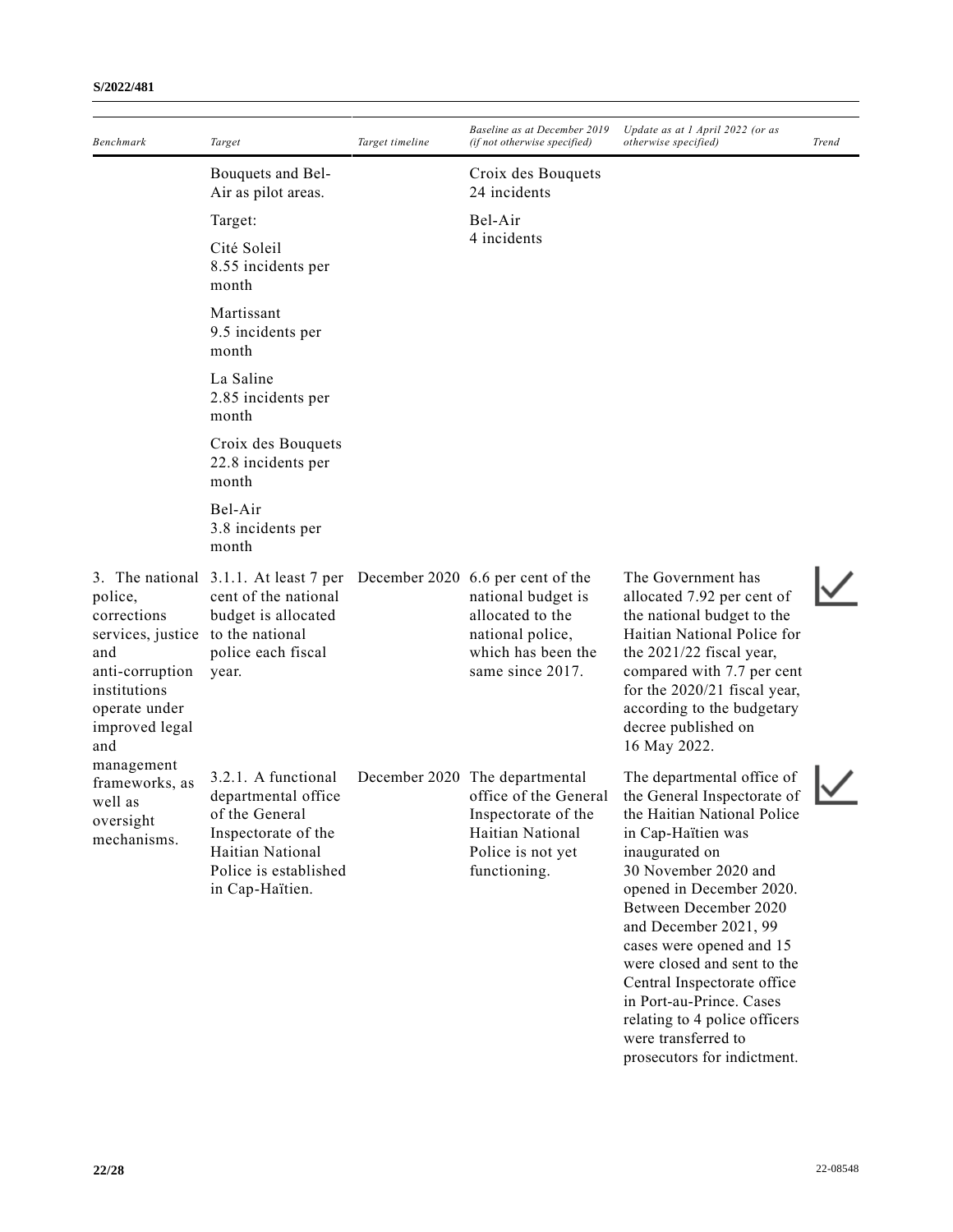| Benchmark | Target                                                                                                                    | Target timeline              | Baseline as at December 2019<br>(if not otherwise specified)                                                                               | Update as at 1 April 2022 (or as<br>otherwise specified)                                                                                                                                                                                                                              | <b>Trend</b> |
|-----------|---------------------------------------------------------------------------------------------------------------------------|------------------------------|--------------------------------------------------------------------------------------------------------------------------------------------|---------------------------------------------------------------------------------------------------------------------------------------------------------------------------------------------------------------------------------------------------------------------------------------|--------------|
|           | 3.2.2. Adoption of a December 2021<br>new national<br>anti-corruption<br>strategy.                                        |                              | 2009–2019 national<br>anti-corruption<br>strategy came to an<br>end; no new national<br>anti-corruption<br>strategy has been<br>developed. | The Government that took<br>office on 20 July 2021 has<br>not yet communicated its<br>intention to adopt a new<br>national anti-corruption<br>strategy.                                                                                                                               |              |
|           | 3.3.1. Increase the<br>ratio of the police to<br>the population to<br>1.40 per 1,000<br>inhabitants.                      | December 2021 1.33 per 1,000 | habitants.                                                                                                                                 | As at 30 April 2022, the<br>national police had a<br>workforce of 15,459<br>officers, some 12,800 of<br>whom are actually active.<br>As a result, the ratio is<br>currently 1.28 police<br>officers per 1,000<br>inhabitants, while the ratio<br>for active officers is only<br>1.06. |              |
|           | 3.3.2. Increase the<br>percentage of<br>women police<br>officers to 11 per<br>cent.                                       |                              | December 2021 10.5 per cent of<br>Haitian National<br>Police officers are<br>women.                                                        | As at 30 April 2022,<br>female representation in<br>the police workforce was<br>11.06 per cent (1,711<br>women out of a total<br>workforce of 15,459<br>officers).                                                                                                                    |              |
|           | 3.3.3. Legal aid<br>offices established<br>and functioning in<br>13 jurisdictions.                                        |                              | December 2021 No legal aid offices<br>have yet been<br>established under the<br>new legal aid law.                                         | 1 additional legal aid<br>office was established in<br>Port-au-Prince in March<br>2022, bringing the total<br>number of functioning<br>legal aid offices to 8.                                                                                                                        |              |
|           | 3.4.1. 6 prisons<br>certified in<br>accordance with<br>international<br>standards.                                        | December 2021 4 prisons were | certified as of July<br>2019.                                                                                                              | 8 additional prisons were<br>visited between<br>September 2021 and April<br>2022. However, the<br>prisons did not meet the<br>criteria for certification in<br>line with international<br>standards.                                                                                  |              |
|           | By 2020, 70<br>3.5.<br>per cent or less of<br>detainees in pretrial<br>detention<br>(disaggregated by<br>gender and age). | December 2020 1 January-     | 31 December 2019:<br>75 per cent of<br>detainees in pretrial<br>detention.                                                                 | As at 19 May 2022, 82.55<br>per cent of detainees were<br>unsentenced (9,399 out of<br>11,386 prisoners), with a<br>cell occupancy rate of<br>284.2 per cent. These<br>figures included 404<br>women, 241 boys and 18<br>girls.                                                       |              |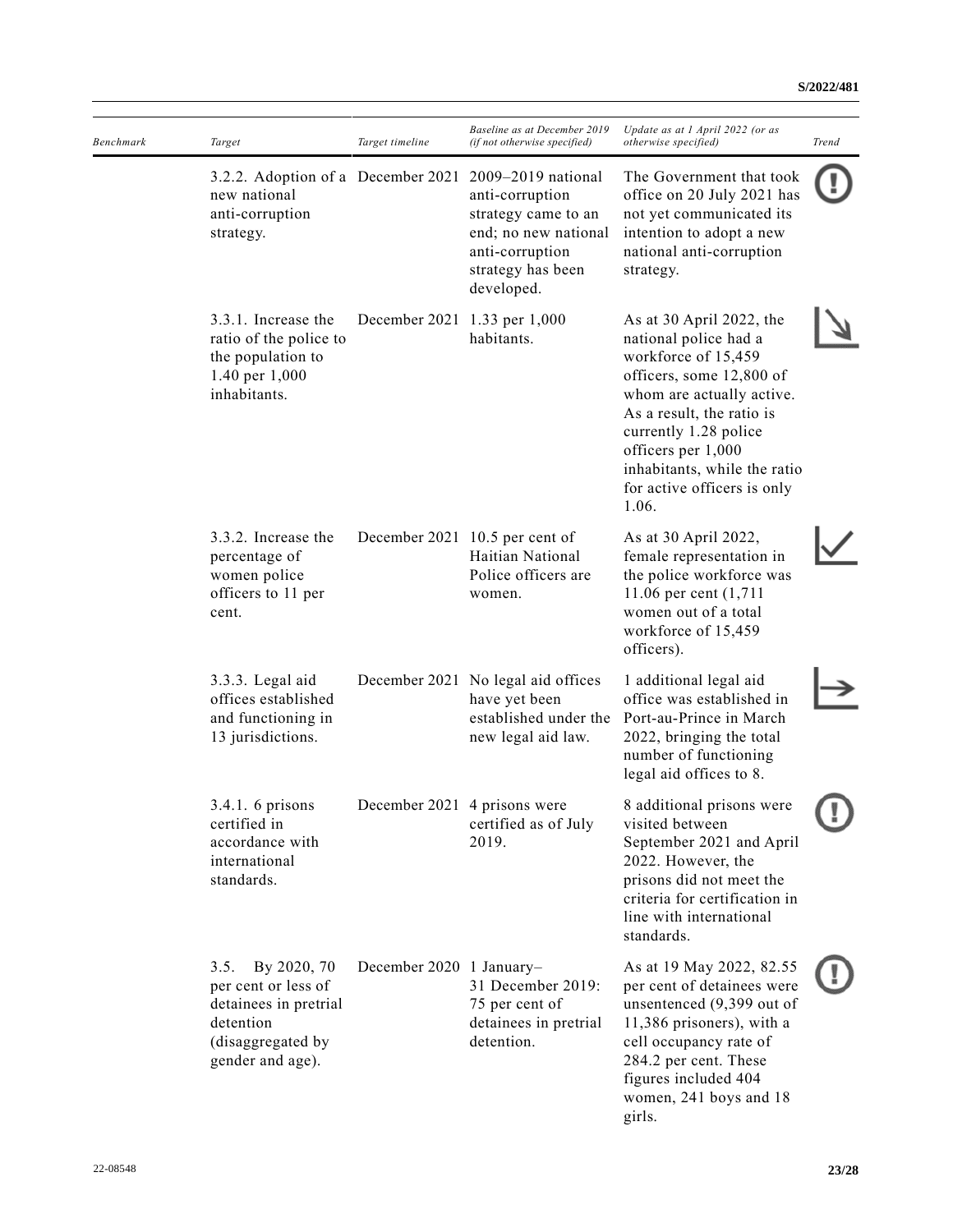#### **S/2022/481**

| <b>Benchmark</b>                                                                                                                                                                                                                                                                                                                                                                                                                                   | Target                                                                                                                                                                                                                                                                                                                                           | Target timeline | Baseline as at December 2019<br>(if not otherwise specified)                                                                                                                                                                                                          | Update as at 1 April 2022 (or as<br><i>otherwise specified</i> )                                                                                                                                                                                                                                                                                                                                      | <b>Trend</b> |
|----------------------------------------------------------------------------------------------------------------------------------------------------------------------------------------------------------------------------------------------------------------------------------------------------------------------------------------------------------------------------------------------------------------------------------------------------|--------------------------------------------------------------------------------------------------------------------------------------------------------------------------------------------------------------------------------------------------------------------------------------------------------------------------------------------------|-----------------|-----------------------------------------------------------------------------------------------------------------------------------------------------------------------------------------------------------------------------------------------------------------------|-------------------------------------------------------------------------------------------------------------------------------------------------------------------------------------------------------------------------------------------------------------------------------------------------------------------------------------------------------------------------------------------------------|--------------|
| 4. State<br>institutions, in<br>collaboration<br>with an<br>independent<br>national human<br>rights<br>institution<br>(Office of the<br>National<br>Human Rights<br>Ombudsperson)<br>and civil<br>society<br>organizations,<br>protect,<br>promote and<br>ensure respect<br>for human<br>rights and<br>fundamental<br>freedoms,<br>women's rights<br>and gender<br>equality, and<br>uphold<br>accountability<br>for human<br>rights<br>violations. | 4.1.1. National plan<br>of action for the<br>implementation of<br>recommendations<br>accepted by the<br>Government, in<br>particular of the<br>Human Rights<br>Council universal<br>periodic review,<br>adopted and 50 per<br>cent of<br>recommendations<br>progressively<br>implemented by the<br>Government,<br>including on gender<br>issues. |                 | December 2021 The 2019-2021<br>action plan, which is<br>intended to<br>implement<br>recommendations<br>issued in the 2016<br>universal periodic<br>review of Haiti,<br>awaits endorsement<br>by the executive.                                                        | The national plan of<br>action for the<br>implementation of human<br>rights recommendations,<br>which includes<br>recommendations from the<br>2016 universal periodic<br>review, has been adopted<br>but not yet approved by<br>the Haitian Government,<br>despite the support<br>provided by BINUH.                                                                                                  |              |
|                                                                                                                                                                                                                                                                                                                                                                                                                                                    | 4.2.1. The national<br>strategy $2019 - 2024$<br>of the Office of the<br>National Human<br>Rights<br>Ombudsperson is<br>progressively<br>implemented,<br>including the<br>integration of<br>gender-sensitive<br>perspectives.                                                                                                                    |                 | December 2021 No action yet taken<br>to implement the<br>strategy.                                                                                                                                                                                                    | The $2021-2022$ national<br>strategy of the Office of<br>the National Human<br>Rights Ombudsperson is<br>40 per cent implemented,<br>including the<br>implementation of<br>objectives relating to the<br>incorporation of gender-<br>sensitive perspectives.                                                                                                                                          |              |
|                                                                                                                                                                                                                                                                                                                                                                                                                                                    | 4.3.1. Number of<br>cases of serious<br>human rights<br>violations or abuses<br>trialed.                                                                                                                                                                                                                                                         |                 | December 2021 Under MINUJUSTH,<br>an estimated 77 per<br>cent of cases were<br>investigated, and 12<br>per cent were<br>per cent of cases<br>being prosecuted, all<br>cases are still at trial,<br>so no judicial<br>decision has yet been Inspectorate has<br>taken. | From August 2021 to<br>March 2022, the mission<br>reported 71 cases of<br>human rights violations<br>committed by police<br>prosecuted. Of the 12 officers. All investigations<br>are still ongoing by the<br>General Inspectorate of<br>the Haitian National<br>Police. However, the<br>completed investigations<br>into only 11 cases. 6 cases<br>have been transferred to<br>prosecutors' offices. |              |
|                                                                                                                                                                                                                                                                                                                                                                                                                                                    | 4.4.1. Ten reports<br>published by Haitian<br>civil society<br>organizations<br>monitoring human<br>rights, including on<br>gender issues.                                                                                                                                                                                                       |                 | December 2021 During the two-year<br>mandate of<br>MINUJUSTH, a total<br>of 47 reports were<br>published by civil<br>society<br>organizations.                                                                                                                        | 26 reports have been<br>published by Haitian civil<br>society organizations<br>monitoring human rights,<br>including on gender<br>issues.                                                                                                                                                                                                                                                             |              |

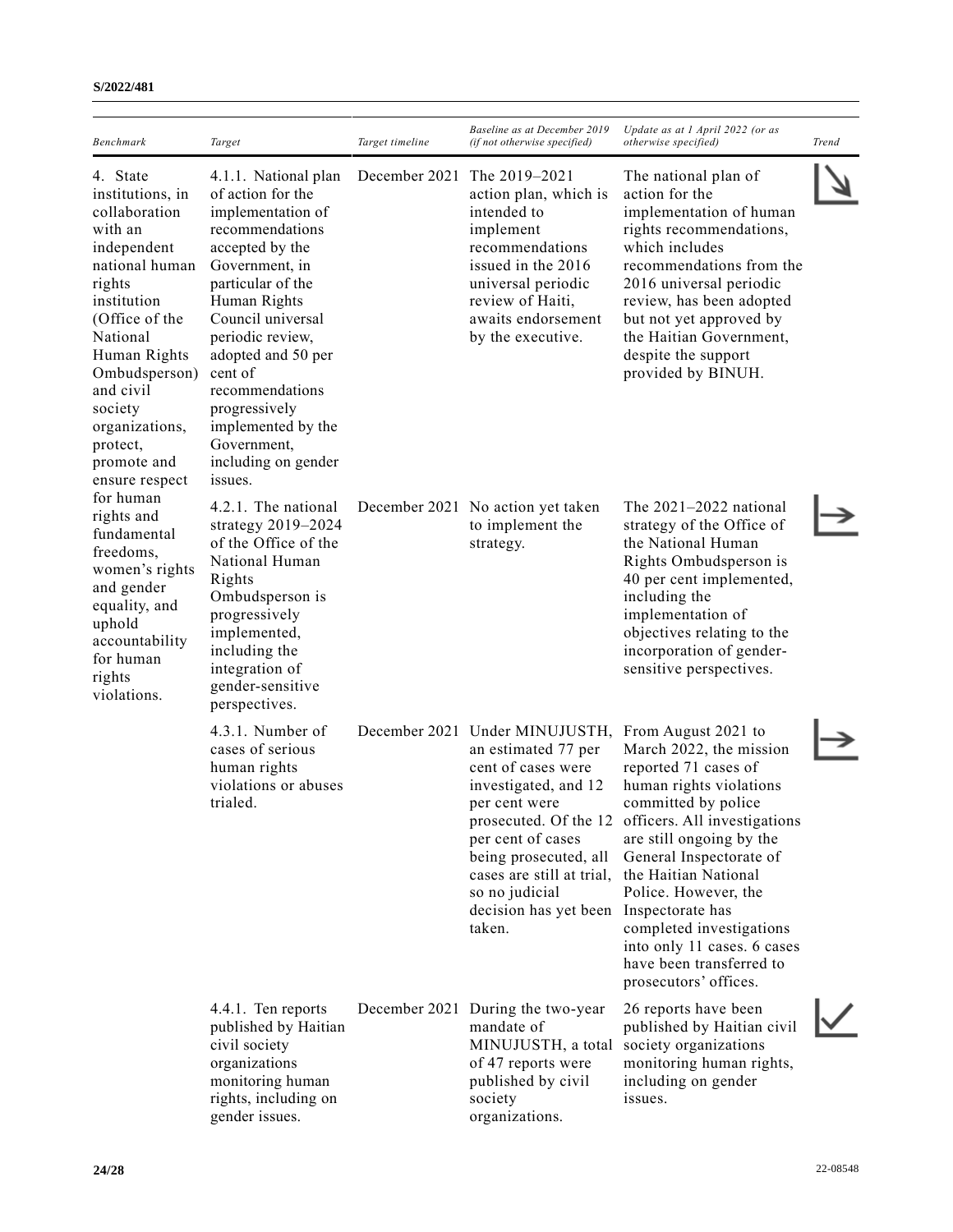#### **S/2022/481**

| Benchmark                                                                                                                                                                                                                                                                                                                                       | Target                                                                                                                                                                                           | Target timeline             | Baseline as at December 2019<br>(if not otherwise specified)                                                      | Update as at 1 April 2022 (or as<br><i>otherwise specified</i> )                                                                                                                                                                                                                                                                                                                                                                                                                                                                                                                                                                                                                                                                                                                                                    | Trend |
|-------------------------------------------------------------------------------------------------------------------------------------------------------------------------------------------------------------------------------------------------------------------------------------------------------------------------------------------------|--------------------------------------------------------------------------------------------------------------------------------------------------------------------------------------------------|-----------------------------|-------------------------------------------------------------------------------------------------------------------|---------------------------------------------------------------------------------------------------------------------------------------------------------------------------------------------------------------------------------------------------------------------------------------------------------------------------------------------------------------------------------------------------------------------------------------------------------------------------------------------------------------------------------------------------------------------------------------------------------------------------------------------------------------------------------------------------------------------------------------------------------------------------------------------------------------------|-------|
| 5. State<br>institutions,<br>local authorities<br>and the private<br>sector provide<br>access to youth,<br>women and<br>vulnerable<br>groups to<br>decent<br>employment<br>opportunities,<br>including jobs,<br>education and<br>training,<br>contributing to<br>reduce<br>socioeconomic<br>grievances and<br>address drivers<br>of instability | 5.1.1. The textile<br>industry employs<br>63,000 people.                                                                                                                                         |                             | December 2021 The textile industry<br>currently employs<br>54,000 people.                                         | As of March 2022, the<br>textile industry employed<br>56,410 people.                                                                                                                                                                                                                                                                                                                                                                                                                                                                                                                                                                                                                                                                                                                                                |       |
|                                                                                                                                                                                                                                                                                                                                                 | 5.2.1. At least two<br>measures are<br>adopted by national<br>and local authorities<br>to encourage<br>integration of<br>women in high<br>value chains in<br>sustainable<br>agriculture.         | December 2021 0 measures    |                                                                                                                   | The Central Bank (Bank<br>of the Republic of Haiti)<br>launched a guarantee fund<br>for women entrepreneurs<br>on 3 February 2022 to<br>improve access to<br>financing for women who<br>wish to develop<br>businesses, including in<br>sustainable agriculture.<br>Furthering women's<br>access to credit will<br>contribute to reducing<br>their vulnerability and<br>supporting investment in<br>women's skills and<br>education.                                                                                                                                                                                                                                                                                                                                                                                 |       |
| and inequality.                                                                                                                                                                                                                                                                                                                                 | 5.3.1. Haitian<br>authorities conceive<br>and implement a<br>programme of<br>economic and fiscal<br>reforms, in<br>collaboration with<br>relevant<br>international<br>financial<br>institutions. | December 2021 The lack of a | Government ratified<br>by Parliament means<br>that Haiti is currently<br>unable to commit to<br>economic reforms. | <b>International Monetary</b><br>Fund staff are in<br>discussions with the<br>authorities on a possible<br>12-month staff-monitored<br>programme. The proposed<br>programme would help<br>build capacity, support<br>efforts to reduce inflation<br>and increase growth,<br>strengthen fiscal and<br>monetary policy<br>frameworks, continue<br>addressing governance<br>weaknesses and combat<br>corruption. It would seek<br>to launch a virtuous cycle<br>to reduce fiscal dominance<br>while making room for<br>much-needed spending on<br>health, education, social<br>assistance, infrastructure<br>and security. Advancing<br>programme reforms is<br>critical to reducing<br>already high levels of<br>poverty that were<br>exacerbated by a surge in<br>gang-related violence<br>during the past 6 months. |       |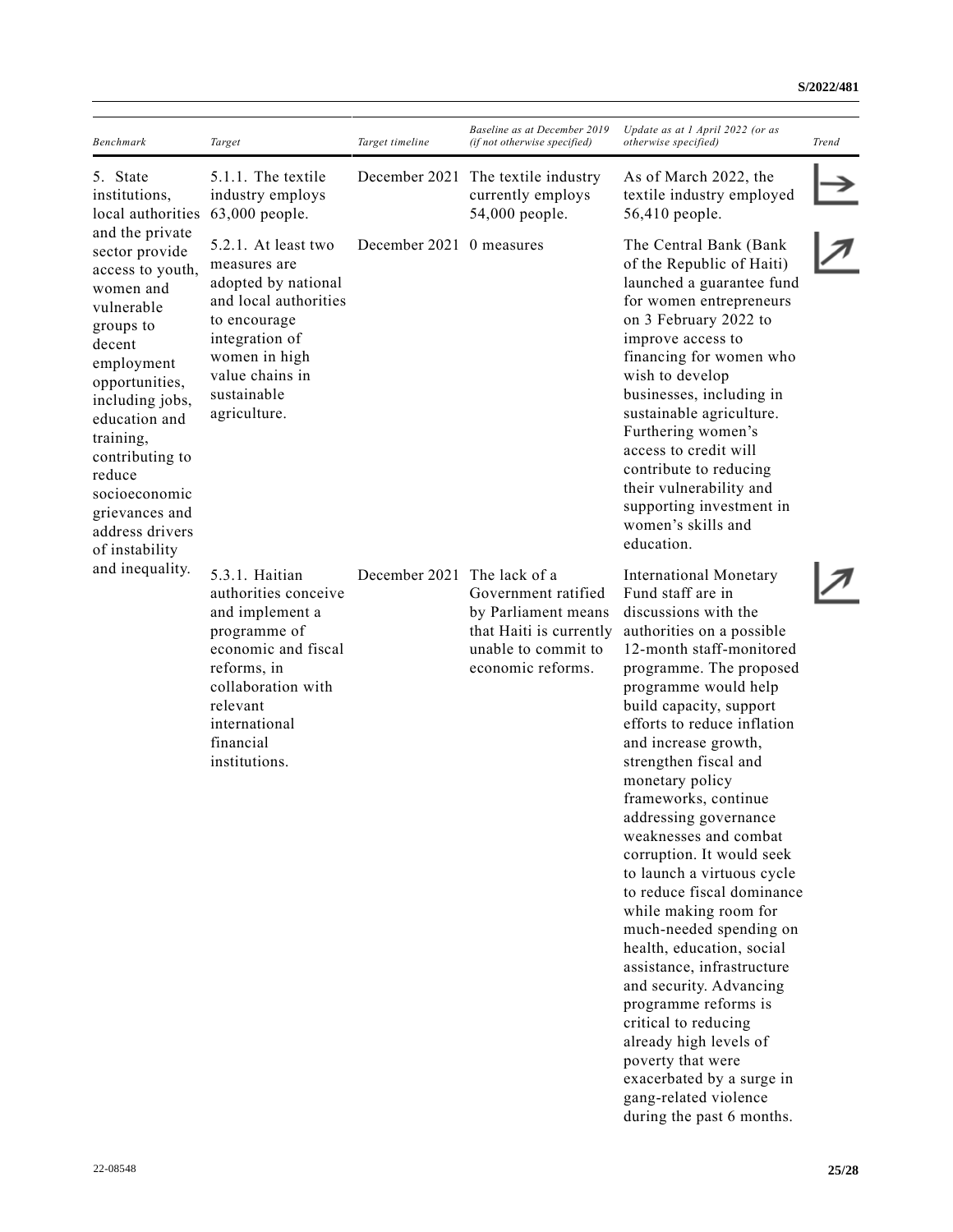|                                                                                                                                                                                                                                     |                                                                                                                                                                                                                                                 |                          | Baseline as at December 2019                                                                                                                                                  | Update as at 1 April 2022 (or as                                                                                                                                                                                                                                                                                                                                                                                       |       |
|-------------------------------------------------------------------------------------------------------------------------------------------------------------------------------------------------------------------------------------|-------------------------------------------------------------------------------------------------------------------------------------------------------------------------------------------------------------------------------------------------|--------------------------|-------------------------------------------------------------------------------------------------------------------------------------------------------------------------------|------------------------------------------------------------------------------------------------------------------------------------------------------------------------------------------------------------------------------------------------------------------------------------------------------------------------------------------------------------------------------------------------------------------------|-------|
| <b>Benchmark</b>                                                                                                                                                                                                                    | Target                                                                                                                                                                                                                                          | Target timeline          | (if not otherwise specified)                                                                                                                                                  | otherwise specified)                                                                                                                                                                                                                                                                                                                                                                                                   | Trend |
| 6. State<br>institutions are<br>reinforced to<br>effectively<br>implement<br>policies and<br>programmes<br>that ensure the<br>delivery of<br>quality basic<br>services in the<br>most<br>underserved<br>communities<br>and increase | 6.1.1. Conduct of<br>the fifth Population<br>and Housing Census<br>of Haiti, including a<br>second phase<br>dedicated to<br>promoting a culture<br>of use of statistical<br>data and<br>strengthening of the<br>national statistical<br>system. | December 2021            | All preparatory<br>activities prior to the<br>main census<br>enumeration,<br>including mapping, a<br>pilot census and<br>procurement of<br>equipment, have<br>been completed. | The preparatory phase has<br>been completed for the<br>census, leaving only the<br>enumeration phase, which<br>requires a minimum of 3<br>months in a secure and<br>peaceful environment to<br>carry out. As a result of<br>insecurity-related delays to<br>the start of the enumeration<br>phase, some completed<br>census preparations may<br>need to be revisited and<br>adjusted once enumeration<br>is permitted. |       |
| their resilience<br>to climate-<br>related threats,<br>including<br>through disaster<br>management<br>and risk                                                                                                                      | 6.2.1. Increase the<br>proportion of the<br>population using an<br>improved water<br>source to 79 per<br>cent.                                                                                                                                  | July $2023^a$            | 73.4 per cent of the<br>population currently<br>uses an improved<br>water source.                                                                                             | No change as at 10 August<br>2020.                                                                                                                                                                                                                                                                                                                                                                                     |       |
| mitigation.                                                                                                                                                                                                                         | 6.2.2. 15 per cent of July 2023 <sup>a</sup><br>the population in<br>rural areas and 2 per<br>cent of the<br>population in urban<br>areas practise free<br>open defecation.                                                                     |                          | Rural: 36 per cent<br>Urban: 10 per cent                                                                                                                                      | No change as at 10 August<br>2020.                                                                                                                                                                                                                                                                                                                                                                                     |       |
|                                                                                                                                                                                                                                     | 6.3.1. 30 per cent of December 2021 35 per cent of the<br>the population facing<br>severe acute food<br>insecurity (IPC<br>Phase 3+/acute).                                                                                                     |                          | population currently<br>facing severe acute<br>food insecurity (IPC<br>Phase $3+/acute$ ).                                                                                    | 45 per cent of the<br>population is currently<br>facing severe acute food<br>insecurity (IPC Phase<br>$3 + /acute$ ).                                                                                                                                                                                                                                                                                                  |       |
|                                                                                                                                                                                                                                     | 6.4.1. 397 maternal<br>deaths per 100,000<br>living births.                                                                                                                                                                                     | July $2023^a$            | 529 per 100,000<br>living births, as<br>stated in the 2017<br>Demographic and<br>Health Survey.                                                                               | No change as at 10 August<br>2020.                                                                                                                                                                                                                                                                                                                                                                                     |       |
|                                                                                                                                                                                                                                     | 6.4.2. Under-5<br>mortality rate is less<br>than $81$ per $1,000$<br>living births.                                                                                                                                                             | July $2023^a$            | 81 per 1,000 living<br>births as stated in the<br>2017 Demographic<br>and Health Survey.                                                                                      | No change as at 10 August<br>2020.                                                                                                                                                                                                                                                                                                                                                                                     |       |
|                                                                                                                                                                                                                                     | 6.5.1.11<br>operational<br>emergency centres<br>(1 national,<br>10 departmental).                                                                                                                                                               | December 2021 11 centres | established, but 0<br>centres possess an<br>improved capacity to<br>coordinate disaster<br>response (defined as                                                               | During the last 2 quarters<br>of 2021, the 10 operational<br>emergency centres at the<br>departmental level received<br>photovoltaic solar energy<br>systems and gender-                                                                                                                                                                                                                                               |       |

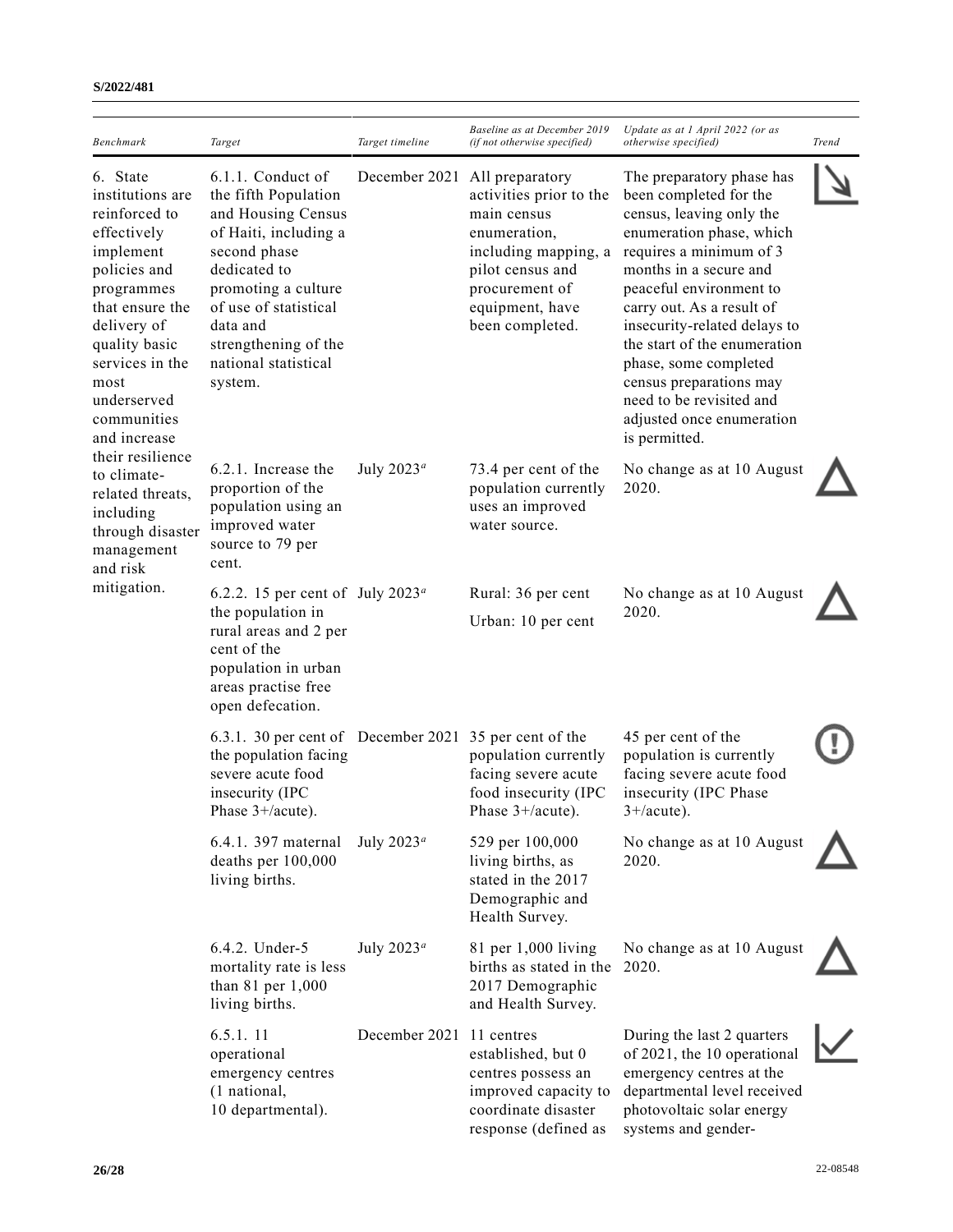| Benchmark | Target                                                                                                                                                                | Target timeline                                                                       | Baseline as at December 2019<br>(if not otherwise specified)                                                                                                                | Update as at 1 April 2022 (or as<br>otherwise specified)                                                                                                                                                                                                                                                                                                                                                                                                                                                                                       | <b>Trend</b> |
|-----------|-----------------------------------------------------------------------------------------------------------------------------------------------------------------------|---------------------------------------------------------------------------------------|-----------------------------------------------------------------------------------------------------------------------------------------------------------------------------|------------------------------------------------------------------------------------------------------------------------------------------------------------------------------------------------------------------------------------------------------------------------------------------------------------------------------------------------------------------------------------------------------------------------------------------------------------------------------------------------------------------------------------------------|--------------|
|           |                                                                                                                                                                       |                                                                                       | having received<br>management training<br>and implemented key<br>equipment and tools,<br>including a standard<br>contingency plan and<br>consolidated<br>operating manual). | specific first aid kits for<br>emergency management. 4<br>centres, including the<br>national-level centre,<br>received coordination,<br>communication and<br>intervention materials to<br>carry out rescue operations<br>when required. 3<br>departmental centres in the<br>southern peninsula and the<br>national-level centre<br>received significant<br>logistical support following<br>the earthquake of 14<br>August 2021 to enable<br>them to better manage<br>emergency responses.                                                      |              |
|           |                                                                                                                                                                       |                                                                                       |                                                                                                                                                                             | To further strengthen the<br>policy foundation for<br>emergency response, the<br>operating manual for the<br>Permanent Secretariat for<br>Disaster Risk Management<br>was revised and is being<br>prepared for final<br>validation. In addition,<br>preparations are taking<br>place to hold 3 simulation<br>exercises at the national<br>level, which should help<br>revise protocols, procedures<br>and national response plans<br>for the management of<br>major hazards, including<br>earthquakes, tsunamis,<br>floods and land movements. |              |
|           | 6.6.1. Track 1:<br>Incidence rate of<br>suspected cholera<br>cases less than 0.01<br>per 1,000<br>inhabitants (target<br>of national<br>elimination plan for<br>2022) | Original:<br>December 2022<br>Adjusted:<br>February 2022<br>3 years without<br>cases. | $0.06$ per $1,000$<br>inhabitants.                                                                                                                                          | For more than<br>3 consecutive years, no<br>laboratory-confirmed cases<br>of cholera have been<br>reported anywhere in Haiti.<br>Declaring the elimination<br>of transmission of cholera,<br>however, is a technical<br>process that is guided by<br>the Global Task Force on<br>Cholera Control, which is<br>based in Geneva and is                                                                                                                                                                                                           |              |

embedded within the World Health Organization. Over